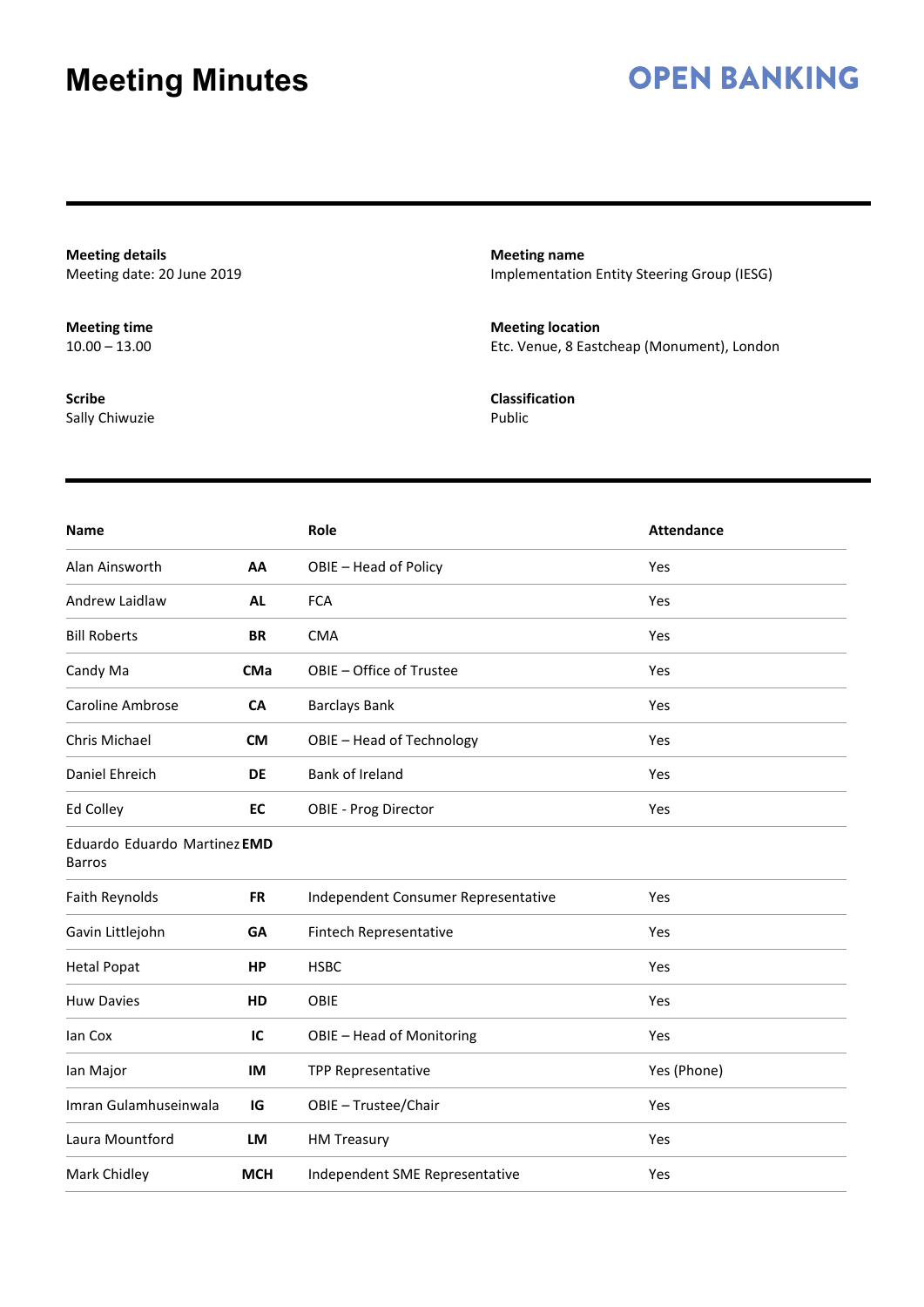# **OPEN BANKING**

| Matt Cox            | МC        | Nationwide                          | Yes         |
|---------------------|-----------|-------------------------------------|-------------|
| Nilexa Devlukia     | DN        | OBIE - Head of Regulatory           | Yes         |
| Phillip Mind        | <b>PM</b> | <b>UK Finance</b>                   | Yes         |
| <b>Richard Rous</b> | <b>RR</b> | Lloyds Banking Group                | Yes         |
| Robert White        | <b>RW</b> | Santander                           | Yes         |
| Roy Hutton          | <b>RH</b> | Allied Irish Bank                   | Yes (Phone) |
| Sally Chiwuzie      | <b>SC</b> | <b>OBIE IESG Secretariat</b>        | Yes         |
| <b>Thaer Sabri</b>  | ΤS        | <b>Electronic Money Association</b> | Yes         |
| Vicki Hassan        | VH        | Danske Bank                         | Yes (Phone) |
| Will Curley         | <b>WC</b> | <b>Tesco Bank</b>                   | Yes         |
|                     |           |                                     |             |

### **Apologies Name Role Delegate**  Paul Horlock **PH** Stakeholder Engagement, Standards and Strategy Doina Nicolici **(DN)** John Hutton **JH** Nationwide Tessa Lyndon-Skeggs **(TLS)**

#### **No. Agenda item**

### **1.a – 1.b HOUSEKEEPING: MINUTES AND ACTION LOG**

- 1.1. **IG** welcomed IESG members in the room and on the phone; informing those who did not attend that there was a premeet to discuss the impact of the introduction of SCA in September 2019. **IG** added that some of these would be addressed as the first agenda item for discussion *(2.a).*
- 1.2. In terms of AOB, **IG** informed IESG members that there is an item '*ICO joining IESG'*, therefore if there are any new agenda items, people should make them known now, or inform **IG** during the break.
- 1.3. **IG** thanked everyone for implicit sign off on the minutes, stating that there was a non-material comment received by FR in person, which **SC** would amend *(paragraph 1.12 from the May IESG minutes – SC / FR exchanged emails, context amended)*. Other than that, on the basis that comments have been settled, the minutes from the IESG meeting of 23 May 2019 are now agreed.

### *APPROVAL - IESG\_APR\_LOG\_044 – IG approved the minutes from 23 May 2019.*

- 1.4. **IG** went through the action items. *(Note: action updates are documented on page 5, with additional comments captured below).*
- 1.5. For action #170, **IG** informed IESG members that an RJID and App-to-App Journey demo was scheduled after the IESG meeting, and thanked the CMA9 for supporting this.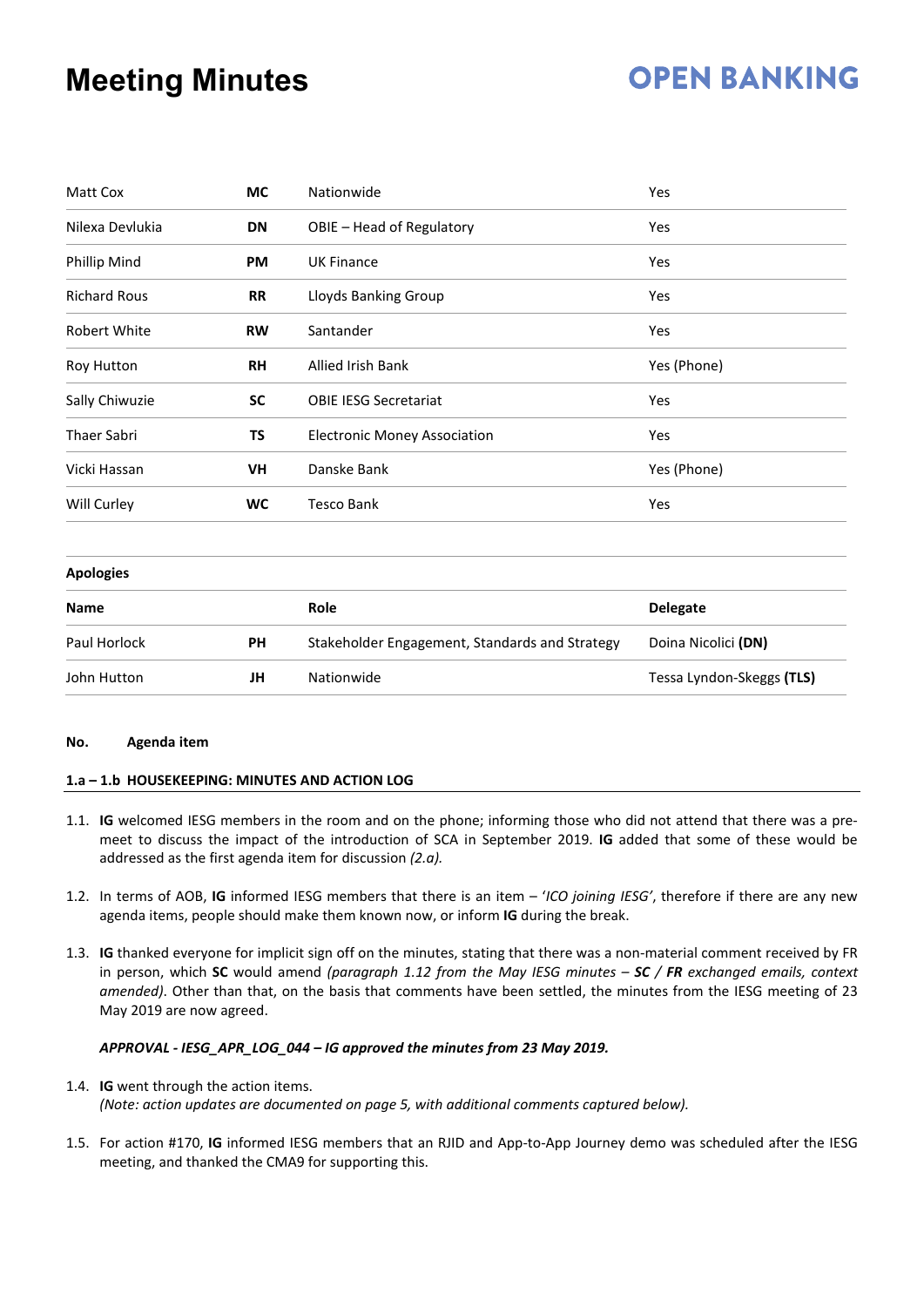1.6. In terms of #171, **IG** advised that this is work in progress with a more detailed understanding of the complex definitions around the Customer Numbers underway; this would be an open discussion at the July IESG where everyone would be able to input into the definitions. **FR** suggested a meeting to understand the position with this; **IG** stated that **IC** is leading on this and opened an invitation to IESG members to connect with **IC**.

**OPEN BANKING** 

- 1.7. With regards to action #191, **IG** suggested that this item can be closed, however, there are two separate on-going action / agenda items arising out of it. There is an on-going action to improve upon the process for getting current MI out. **IG** added that the template has changed; this has caused problems during validation with regards to rework. **IG** pointed out that the second action is that the new template has new MI associated with it, which means shareable content needs to be decided. **IG** informed IESG that this is going through PMG on Tuesday 25 June 2019, after which it will come to the July IESG as a recommendation.
- 1.8. With regards to action #199, **PM** advised that consumer representation has been included as an agenda item at the Industry Steering Group, amidst other conversations underway with **FR** and **MCH**, particularly around the messaging. This action can be closed. **RH** asked if there was an additional action item about how Confirmation of Payee fits into the end to end journey that is being built. **AA** stated that the concern is around a Confirmation of Payee (COP) Journey that starts from a merchant based PISP, and what mechanism would ensure that the transaction flows through without additional steps. **AA** added that in terms of standards and liability, there are issues that are being considered in more detail. **RH** expressed the need to have clarity on how this fits into the overall journey, **IG** agreed, stating that Confirmation of Payee, CRM code and how these interplay with the journey need to be discussed further. **IG** suggested that this may be an agenda item in AOB or constitute a new action. **RH** asked if this could include the Customer Journey. **AA** agreed that if there is a problem, it needs to be articulated, adding that from an OBIE perspective, the interest is in the PISP journey and how the CRM and COP affect that journey. **IG** stated that question should come further along the line, the near-term question is what is the appropriate messaging relating to the code that some of the CMA9 are considering now.
- 1.9. **FR** stated that the key question is who takes responsibility in the event that the merchant is not trustworthy. **FR** informed IESG members that she sits on the Contingent Reimbursement Model Group which has its final meeting week commencing (w/c) 24 June 2019, after which it will hand over to the Lending Standards Board. There is no clear timeline for the PISP journey issue and she has been pushing for it to be better understood. **FR** stated that she is keen to sort out who is responsible for messaging so that consumers are not bombarded with multiple messages that are not effective and become 'noise'. With regards to clarity on the timeline, **TS** stated that he has concerns around impact on standalone PSPs (especially those that do not have other significant sources of income) and smaller PSPs. **IG** agreed that this has to be done soon and the right action is for OBIE to create a plan to deal with this before the next IESG as follows: to convene an open meeting for interested parties with perspectives on this point to try and articulate what the problem is, the moving parts and solutions.

### *ACTION – IESG\_2018\_301\_207 - PISP Journey – AA to build a plan / discovery process around the CRM, COP and code in the PISP Journey, especially with regards to the end to end customer journey. Due Date – 25 July 2019*

1.10. **IG** explained that action #205 (a conference call on P2, P8, P9) took place on 17 June 2019, and a subsequent action – a call for formal clarification around whether P2 and P8 were mandatory or optional was opened. **IG** stated that a letter from the Trustee would be provided to the CMA9. **AA** added that a recommendation from OBIE had been put through to the Trustee, which should be responded to. **GL** raised a concern about a process gap between the policy and standards as some policy deliverables were re-interpreted during the standards workshop; things were marked as compulsory or not compulsory, varying methods of gaining access, etc. – these need to be addressed before they go to Technical Standards to avoid ambiguity around pathway. **AA** agreed, stating that clarity is underway. **FR** referred to a policy paper that was written by Richard Lindsay which detailed specific pathways for different policies; therefore, clarity on what changes are required. **IG** explained that the intent of this action is not to deviate from what has been agreed, but a mechanic for some of the CMA9 to understand the requirements of P2 from a governance point of view. The idea is to write a simple letter, which will reference the existing position on the P items. **IG** stated that he would look at the precise wording from the team and assess it against precise wording used in previous conversations, taking into consideration what the EBA have stipulated. **IG** added that this might not result in a change already decided upon, however, if a renewal is required, a process would be put in place to address that. **FR** suggested a series of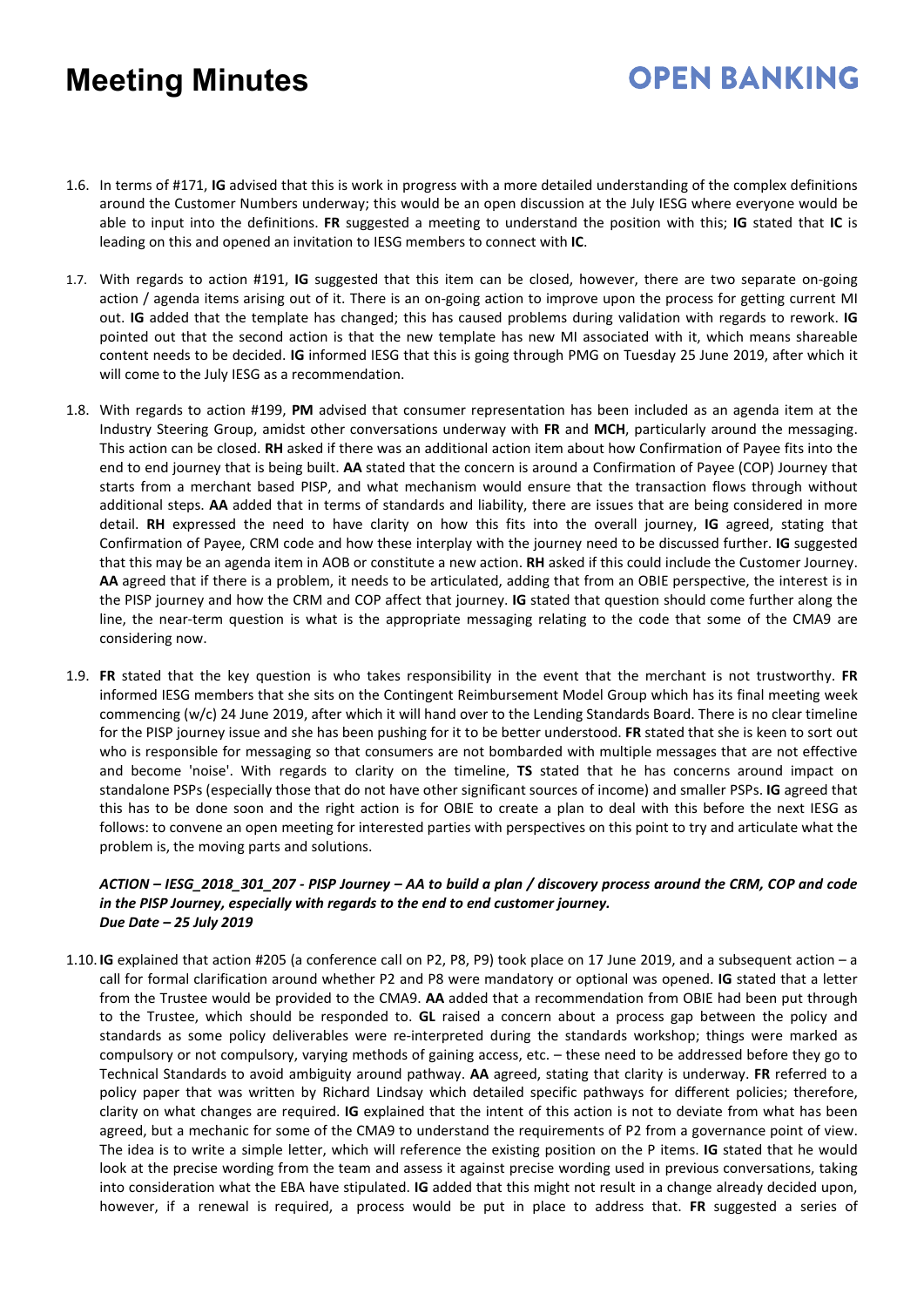### **OPEN BANKING**

representations on P2 from last year can be remodelled to show how people easily and intuitively revoke consent, as whatever the decision, there are ramifications on the consumer.

#### *ACTION – IESG\_2018\_301\_208 –*

*a. IG to review recommendation letter from AA (for OBIE) for clarification with regards to the P2, P8, and P9 update call held on 17 June 2019. This letter should clarify requirements in terms of: P2 – Two way notice of revocation P8 – Trusted beneficiaries under SCA, including whether this is a mandatory or optional requirement. b. IG to respond by writing a letter covering the above to the CMA9 Due Date – 25 July 2019* 

- 1.11.With regards to action #206 *(PISP end to end to end journey workshop)*, **GL** explained that 2 hours in the Standards workshop would not suffice as the original ask was a one-day workshop. **AA** explained that it is a 2 hour slot at the end of the Standards workshop, attendees will include full groups of PISPs and potential PISPS. It will be a separate PISP workshop but using an existing framework to aid logistics. **IG** sought clarification from **AA**, stating that it will not be a technical standards meeting and policy agenda items would be discussed. **GL** thought it ought to be a day long workshop discussing Reverse Payments, COP and all the other aspects of the full PISP journey. **CM** stated that there is the opportunity to extend beyond 2 hours as there are other agenda items, such as feedback from the EBA WG around other use cases. **IG** asked for this to be taken offline.
- 1.12.**AL** asked whether the intention is to try and capture issues such as Confirmation of Payee and how they fit into payment journeys. **AA** stated that the purpose is to try to understand the demands of PISPs and potential PISPs and what is required to create usable solutions in the market, including working out the priorities and things that potentially could have been missed. **AL** wanted clarity around what discussions are because Confirmation of Payee and Reverse Payments are two separate conversations. **IG** clarified that there will be a separate session on Confirmation of Payee and CRM Code.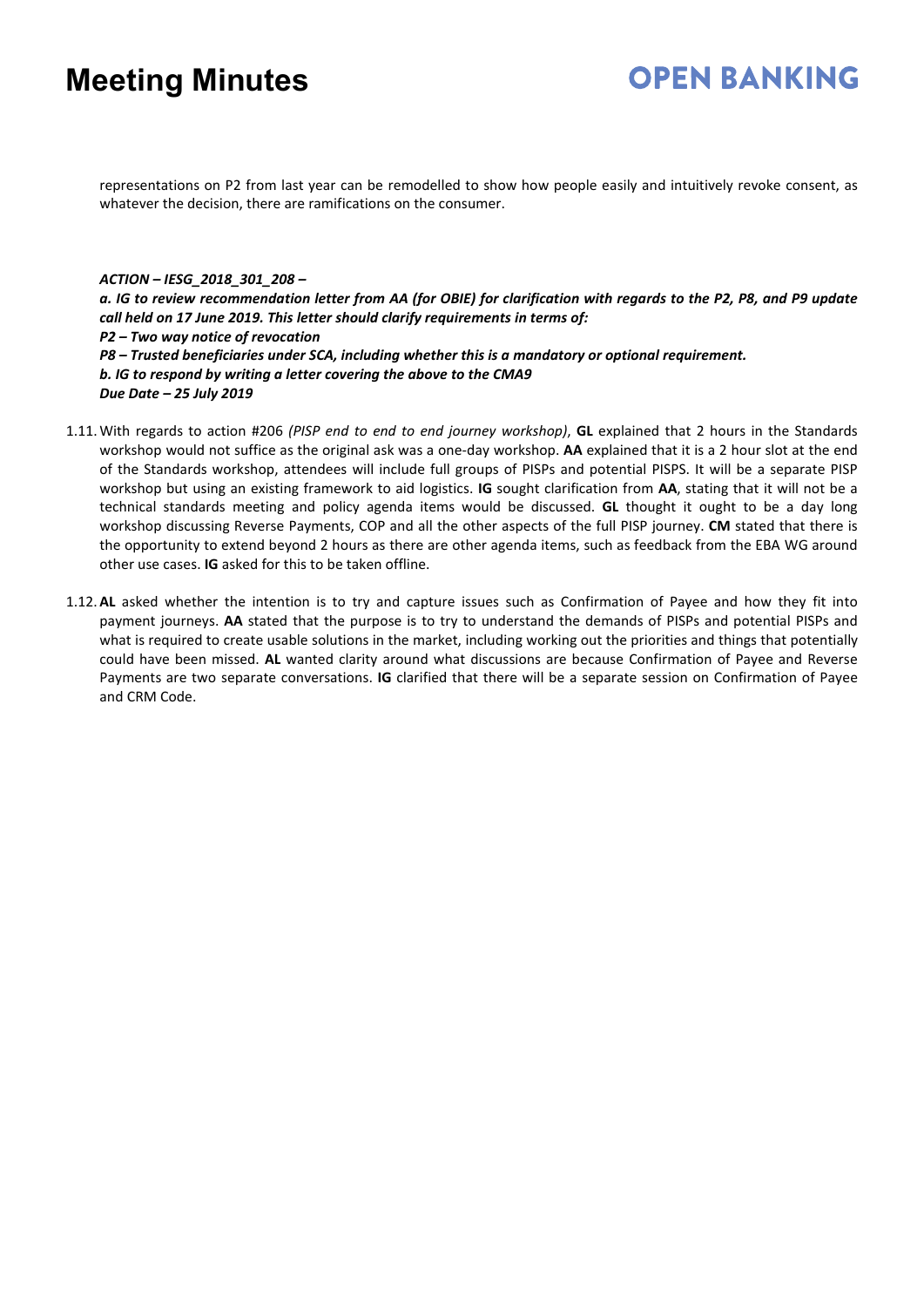# **OPEN BANKING**

### **ACTIONS**

| <b>Action Number</b> | <b>Date</b><br><b>Raised</b> | <b>Owner</b> | <b>Description</b>                                                                                                                                                                                                                                                                                                                                                                                                                           | <b>Notes</b>                                                                                                                                                                                                                                                                                                                                                                                                                                                                                                                                                                                                                                                                                                                                                                                               | <b>Target Date</b>       | <b>Status</b> | <b>Date Closed</b> |
|----------------------|------------------------------|--------------|----------------------------------------------------------------------------------------------------------------------------------------------------------------------------------------------------------------------------------------------------------------------------------------------------------------------------------------------------------------------------------------------------------------------------------------------|------------------------------------------------------------------------------------------------------------------------------------------------------------------------------------------------------------------------------------------------------------------------------------------------------------------------------------------------------------------------------------------------------------------------------------------------------------------------------------------------------------------------------------------------------------------------------------------------------------------------------------------------------------------------------------------------------------------------------------------------------------------------------------------------------------|--------------------------|---------------|--------------------|
|                      |                              |              | RJID and App2App - EC to present this to                                                                                                                                                                                                                                                                                                                                                                                                     | Update 20/06 - IG informed IESG members that there is a<br>demo straight after the meeting, which everyone was<br>welcome to attend.<br>Update 29/05 - This has now been rescheduled for 20/06<br>from 2-3.30, after the June IESG meeting. Propose to close.<br>Update 20/05 - This workshop is currently being scheduled<br>for 13/06 from 2 - 5pm. Facilitation of this is in progress.<br>Update 15/05 - This is in progress. CM is organising.                                                                                                                                                                                                                                                                                                                                                        |                          |               |                    |
| IESG 2018 301 170    | 21/03/2019                   | IG           | PMG as a conversation with the CMA9 to see<br>if a workshop can be arranged for anyone<br>who is interested in seeing the results of how<br>the RJID and app-to-app journeys work;<br>especially for people who do not have access<br>to the developer zone. EC to also consult<br>with PMG re whether we would share videos<br>of the RJID and app-to-app journey, including<br>whether some or all would be shared on the<br>OBIE website. | Update 02/05 - EC proposed demo / workshop should be<br>held in the final week of May after LBG retail goes live.<br>Update 30/04 - EC suggested that a demo is possible,<br>however, only some of the CMA9's app-to-app journeys<br>would be available in the short term. EC suggested that<br>perhaps a subset of the CMA9 initially or if there is a request<br>for a specific bank, this could be picked up in the bilaterals<br>CM to provide a link in the certificates to videos through the<br>certification process.<br>Update 18/04 - A workshop is not feasible at this juncture<br>but IESG members wishing to view CMA9 journeys should<br>contact CMA9 reps bilaterally for demonstrations once App<br>to App has been deployed, noting the Directions recently<br>issued. Propose to close. | 23/05/2019<br>30/04/2019 | Closed        | 20/06/2019         |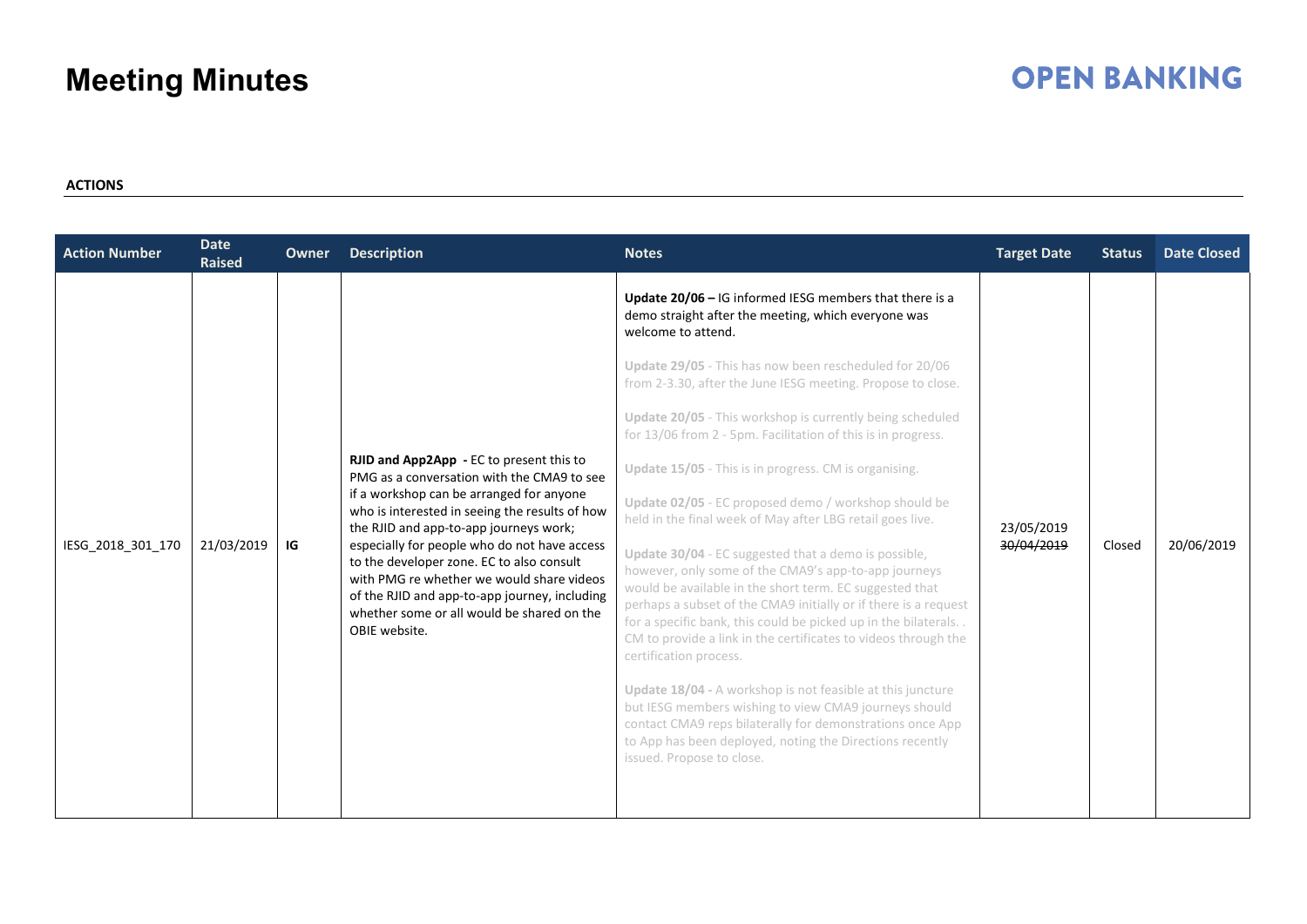| <b>Action Number</b> | <b>Date</b><br><b>Raised</b> | <b>Owner</b> | <b>Description</b>                                                                                                                              | <b>Notes</b>                                                                                                                                                                                                                                                                                                                                                                                                                                                                                                                                                                                                                                                                                                                                                                                                                                                                                                                                               | <b>Target Date</b>                                   | <b>Status</b> | <b>Date Closed</b> |
|----------------------|------------------------------|--------------|-------------------------------------------------------------------------------------------------------------------------------------------------|------------------------------------------------------------------------------------------------------------------------------------------------------------------------------------------------------------------------------------------------------------------------------------------------------------------------------------------------------------------------------------------------------------------------------------------------------------------------------------------------------------------------------------------------------------------------------------------------------------------------------------------------------------------------------------------------------------------------------------------------------------------------------------------------------------------------------------------------------------------------------------------------------------------------------------------------------------|------------------------------------------------------|---------------|--------------------|
| IESG_2018_301_171    | 21/03/2019                   | FR/IC        | <b>Customer Numbers:</b> FR to arrange a meeting<br>with IC re how customer numbers are<br>collected, and update to be included in May<br>IESG. | Update 20/06 - This is work in progress with a more<br>detailed understanding of the Customer Numbers, and<br>would be an open discussion at the July IESG.<br>Update 23/05 - IC taking comments from FR, IG and others<br>on how to set this up for future proofing. This will return to<br>the agenda in the July IESG.<br>Update 01/05 - IC met with MCH and DJ (who updated FR)<br>on 11/05. IC is concluding on a revised definition for PSU's<br>to share with CMA9 and IESG. Once the revised definition is<br>concluded, IC will collate PSU numbers using the revised<br>definition and share with the IESG in July.<br>Update 30/04 - IG advised at IESG that there is still some<br>ambiguity on this which the team are working through. C/F<br>to May IESG.<br>Update 23/04 - Meeting held on 11/04 with DJ/IC/MCH.<br>Propose to close<br>Update 09/04 - IC to meet with DJ on Thursday, 11/04.<br>Further update to be provided after that. | 25/07/2019<br>20/06/2019<br>23/05/2019<br>30/04/2019 | Open          |                    |
| IESG_2018_301_172    | 21/03/2019                   | <b>CM</b>    | Resilience - CM to take recommendation to<br>TDA to address the issue of resilience and<br>subsequently report back to IESG.                    | Update 20/06 - This has gone through TDA and will be<br>presented at the July IESG.<br>Update 23/05 - This will go to TDA first, and subsequently<br>be presented at the June IESG.<br>Update 30/04 - CM to discuss what levers are required to<br>address the gaps at the next TDA. C/F to June IESG.<br>Update 23/04 - CM advised that this is an on-going action.                                                                                                                                                                                                                                                                                                                                                                                                                                                                                                                                                                                       | 25/07/2019<br>20/06/2019<br>23/05/2019<br>30/04/2019 | Open          |                    |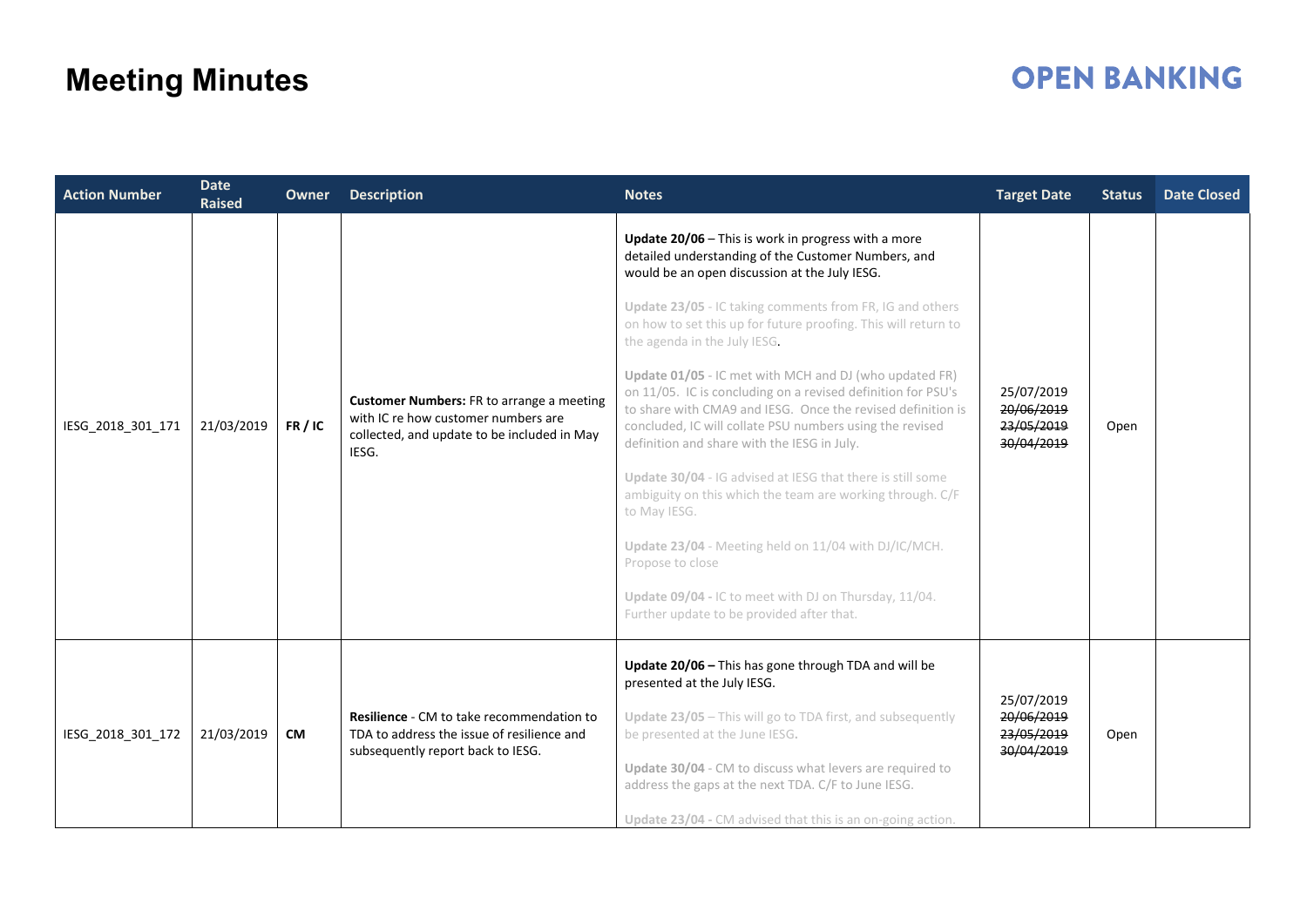|                   |            |           |                                                                                                                               | C/F until full update is available.                                                                                                                                                                                                                                                                                                                                                                                                                                                                                                                                                                                                                                                                                                                                                                                                                                                                                                                                                                                                                                                                                                                             |            |        |            |
|-------------------|------------|-----------|-------------------------------------------------------------------------------------------------------------------------------|-----------------------------------------------------------------------------------------------------------------------------------------------------------------------------------------------------------------------------------------------------------------------------------------------------------------------------------------------------------------------------------------------------------------------------------------------------------------------------------------------------------------------------------------------------------------------------------------------------------------------------------------------------------------------------------------------------------------------------------------------------------------------------------------------------------------------------------------------------------------------------------------------------------------------------------------------------------------------------------------------------------------------------------------------------------------------------------------------------------------------------------------------------------------|------------|--------|------------|
| IESG_2018_301_191 | 30/04/2019 | <b>EC</b> | Programme Update - v3.1 MI - EC to take<br>new MI feed to the PMG which is just after<br>the IESG in May.                     | Update 20/06 - Close this action, but split into two agenda<br>items. There is an action to improve upon the process for<br>getting current MI out. The template has changed which has<br>caused problems with regards to rework at the CMA9 stage<br>and at the OBIE stage during validation. The second action is<br>that the new template has new MI associated with it. What<br>is shared publically and what is not needs to be decided<br>upon. This is going through PMG on Tuesday 25/06 after<br>which it will come to the July IESG as a recommendation.<br>Update 23/05 - EC confirmed that the new MI has been<br>received but did not make the pack because it is still going<br>through the challenge process. This will be distributed out-<br>of-cycle before the June IESG when it will be an agenda item.<br>This will come with a recommendation of what can be<br>shared internally and publically. EC added that this will come<br>with a recommendation of what additional information can<br>be shared internally and publically off the back of the new<br>MI.<br>Update 15/05 - MI now received from the CMA9. This is on<br>schedule. | 20/06/2019 | Closed | 20/06/2019 |
| IESG 2018 301 196 | 30/04/2019 | IC        | Article 10 SCA issue for Open Banking AIS -<br>IC to use the bilaterals to determine ASPSPs'<br>interpretation of article 10. | Updates 20/06 - OBIE have collated this information<br>through the bilaterals. It is either published or to be<br>published, therefore this should be for closure.<br>Update 18/06 - This is now complete. A summary of<br>responses has been collated and provided to the Trustee for<br>consideration. Propose to close.<br>Update 15/05 - This has been included in the bilaterals. Not<br>all CMA9 bilaterals have completed this.                                                                                                                                                                                                                                                                                                                                                                                                                                                                                                                                                                                                                                                                                                                          | 23/05/2019 | Closed | 20/06/2019 |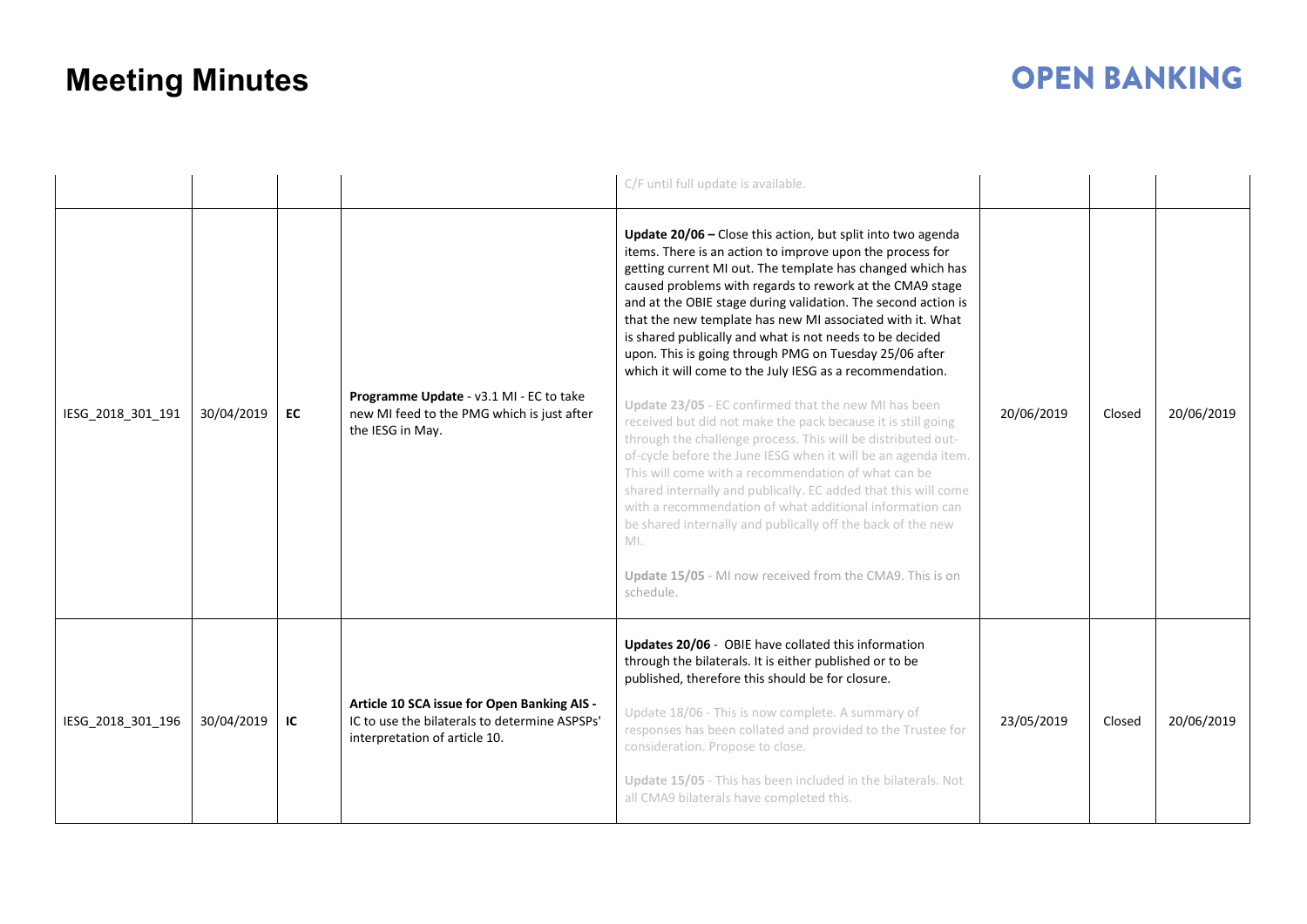| IESG_2018_301_198 | 23/05/2019 | EC        | OBIE Status Report - Non-CMA9 sign ups to<br>OBIE - EC to investigate the possibility of the<br>ecosystem seeing a record of non-CMA9<br>entities that are signing up to Open Banking.                                           | Update 17/06 - This information is included in the June IESG<br>pack. Propose to close.<br>Update 06/06 - EC and IG to have a conversation about how<br>this should progress. Information might be limited to banks<br>that have published RTS SBX and Production end points<br>through Directory. | 20/06/2019 | Closed | 20/06/2019 |
|-------------------|------------|-----------|----------------------------------------------------------------------------------------------------------------------------------------------------------------------------------------------------------------------------------|----------------------------------------------------------------------------------------------------------------------------------------------------------------------------------------------------------------------------------------------------------------------------------------------------|------------|--------|------------|
| IESG_2018_301_199 | 23/05/2019 | PM        | Confirmation of payee and consumer<br>representation - PM to consider consumer<br>representation as an agenda item at the<br>Industry Steering Group, which was set up by<br>Pay UK to consider confirmation of payee.           | Update $20/06$ – PM advised that there is a consumer<br>council. This can be closed.<br>Update 12/06 - SC has requested update from PM. Awaiting<br>response.                                                                                                                                      | 20/06/2019 | Closed | 20/06/2019 |
| IESG_2018_301_200 | 23/05/2019 | GL/EC     | Programme Update - CMA9 Release<br>Summary - GL to meet with EC to determine<br>what the gap is in the transparency calendar<br>and how the Standards can be incorporated<br>within this without going into low level<br>detail. | Update 20/06 - This can be closed.<br>Update 17/06 - Meeting took place on 17/06. Propose to<br>close.<br>Update 06/06 - SC sent email to GL on 06/06 requesting an<br>update.                                                                                                                     | 20/06/2019 | Closed | 20/06/2019 |
| IESG 2018 301 201 | 23/05/2019 | <b>HD</b> | VRP Sandbox - HD to organise a session to<br>walk through a more detailed update and<br>discuss further engagement in the<br>development of the VRP proposition.                                                                 | Update 20/06 - This can be closed, understanding that a<br>longer term roadmap will be coming back to IESG<br>Update 17/06 - HD is having on-going conversations with<br>stakeholders with regards to the VRP Sandbox proposition.                                                                 | 20/06/2019 | Closed | 20/06/2019 |
| IESG_2018_301_202 | 23/05/2019 | AA        | P14 and P15 - AA to organise an open<br>workshop with relevant participants to get<br>input from different perspectives. The aim of<br>the workshop will be to discuss emerging<br>hypothesis.                                   | Update 07/06 - This workshop has been scheduled for<br>27/06. Propose to close.                                                                                                                                                                                                                    | 20/06/2019 | Closed | 20/06/2019 |
| IESG_2018_301_203 | 23/05/2019 | AA        | Screen Scraping - AA / EC to conduct an<br>evidence gathering exercise on unintended<br>consequences of hard PSD2 guidelines.                                                                                                    | Update 17/06 - This is an agenda item in the June IESG Pack<br>under 2.a. Propose to close.<br>Update 06/06 - AA meeting held. AA sending comms out to                                                                                                                                             | 20/06/2019 | Closed | 20/06/2019 |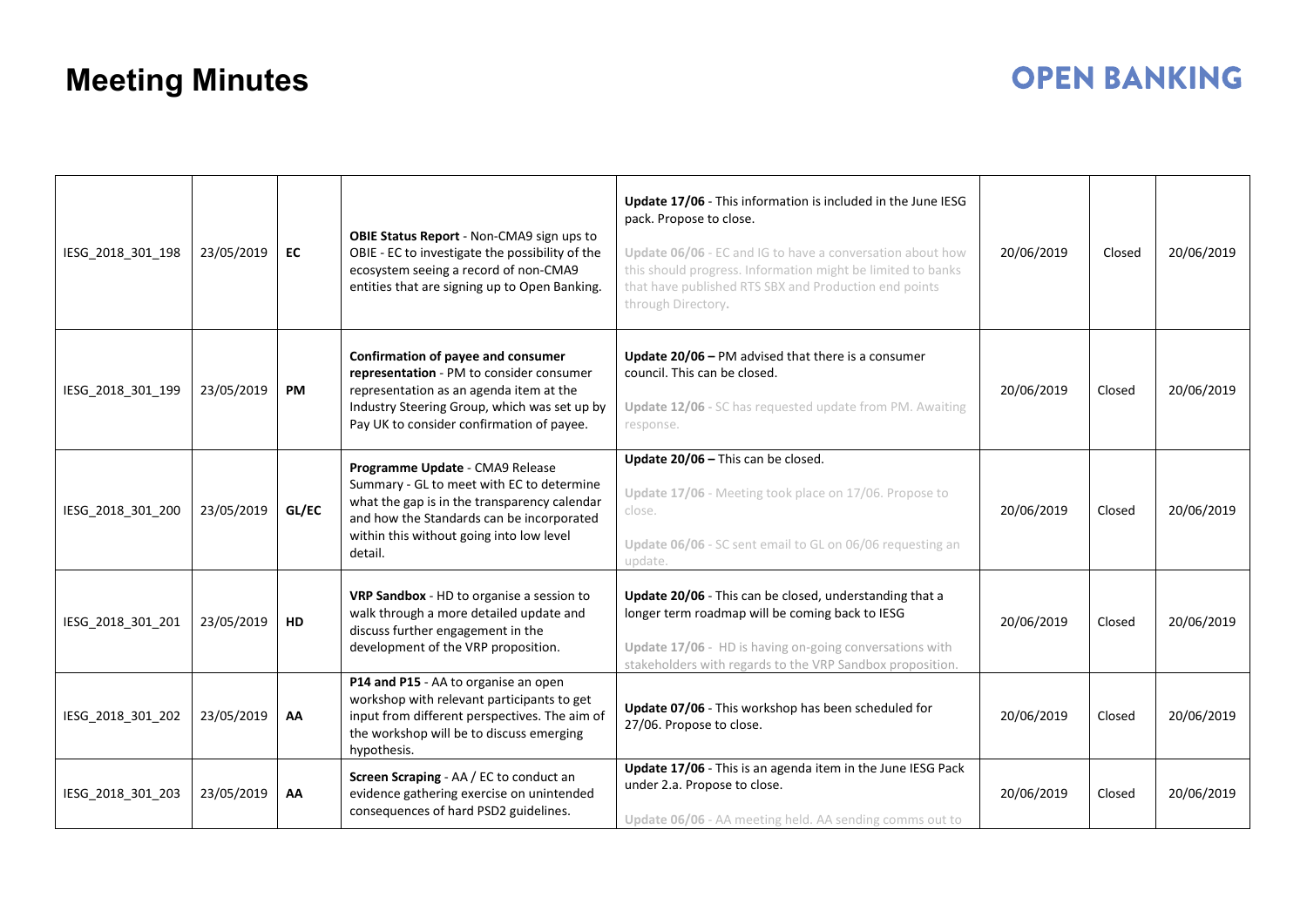|                   |            |           |                                                                                                                              | the CMA9.                                                                                                                                                                                 |            |        |            |
|-------------------|------------|-----------|------------------------------------------------------------------------------------------------------------------------------|-------------------------------------------------------------------------------------------------------------------------------------------------------------------------------------------|------------|--------|------------|
| IESG 2018 301 204 | 23/05/2019 | l SC.     | Screen Scraping - SC to share GL's paper on<br>the unintended consequences of PSD2 to<br><b>IESG members</b>                 | Update 31/05 - This has been distributed to IESG members<br>by SC. Propose to close.<br>Update 30/05 - CMa has shared this with SC for distribution.                                      | 20/06/2019 | Closed | 20/06/2019 |
| IESG 2018 301 205 | 23/05/2019 | AA        | P2, P8, P9 - AA/SC to organise conference<br>call for IESG members for an update. This will<br>be rolled into the June IESG. | Update 17/06 - Conference call took place as planned on<br>17/06. Propose to close.<br>Update 30/05 - This is currently being arranged by SC to take<br>place on 17/06. Propose to close. | 20/06/2019 | Closed | 20/06/2019 |
| IESG 2018 301 206 | 23/05/2019 | <b>HD</b> | PISP E2E Journey - HD to organise a<br>walkthrough on the PISP end to end journey.                                           | Update 17/06 - PISP end to end journey scheduled for<br>11/07. Propose to close.                                                                                                          | 20/06/2019 | Closed | 20/06/2019 |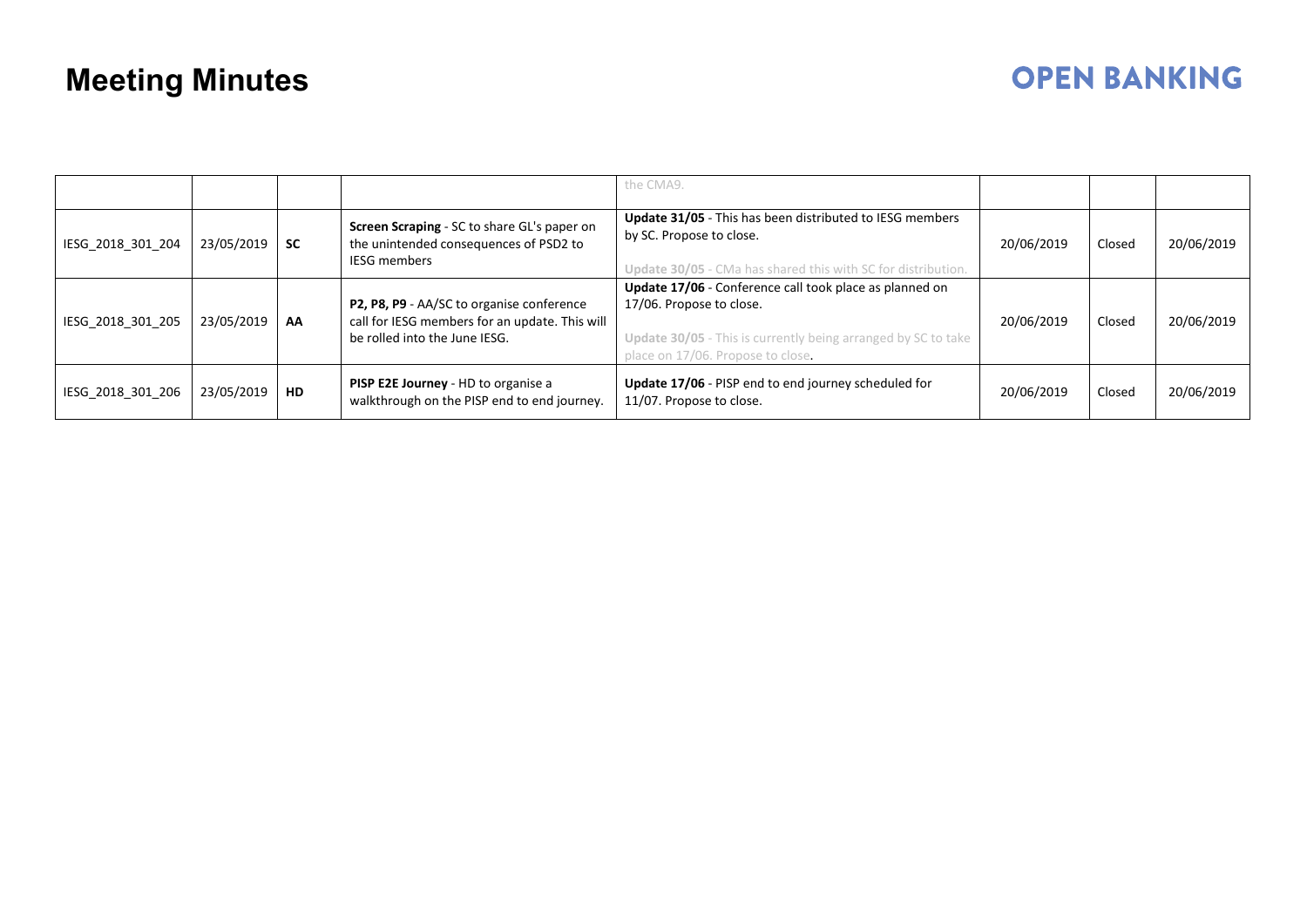# **OPEN BANKING**

### **1.c PROGRAMME UPDATE**

#### *1.c.i OBIE STATUS REPORT*

- 1.13. **EC** explained that the primary reason for the amber RAG status is the revised timetable for P15, path to green is Trustee acceptance of the P15 paper. With regards to the managed conversion and launch assistance (MCLA), **EC** stated that some of the CMA9 have exited the managed rollout, the majority are close. In the context of endpoint coverage and support from the ecosystem to ensure that the APIs are fit for purpose, **EC** explained that this is near completion, however, the certification programme, validating the functional APIs and security conformance is definitely still work in progress – both with the CMA9 and the OBIE supporting them.
- 1.14. With regards to the delivery of *Trustmark* in December 2019, **GL** sought clarification. **EC** explained that the date was the original planned date for introducing the output of the research which may be a phased approach or the start of the journey. **GL** recommended a postponement of the Trustmark work until June 2020 as there is no appetite to tackle it in the TPP community. **IG** stated that there is a programme of work and the team have returned with 'next steps', which is in the pack; suggestion was for this agenda item to be addressed at that point.
- 1.15. **RH** proposed a separate IESG to talk about post September activities the plan for spend, workload, resources, etc. **IG** acknowledged the point but stated that this is not an appropriate agenda item for IESG, especially in terms of resourcing. **IG** proposed to take this offline.
- 1.16. **GL** raised *Dispute Management System (DMS)* as a standalone topic, stating that the DMS scope is short of the customer redress requirements and needs to be aligned – the pathway to solution for customers in the market place needs to be agreed upon with urgency. **IG** stated that DMS is not an agenda item in June IESG, the intent is to return in July. **EC** confirmed that an overall update in July is possible; however, **GL**'s point was around the *Customer Redress Mechanism (CRM)* specifically. **IG** explained that in the April IESG, DMS was discussed as part of the overall CRM; **IG** assumed that the next step was for the team to bring an update on the other pieces, including DMS in the July IESG. **EC** stated that the additional work in the broader Customer Redress Mechanism has not yet started. **GL** added that this ought to include things like training the market on how to use the DMS, getting people engaged in the plan, working out how the pathways would be followed and dealing with emergencies. **EC** stated that the pieces mentioned by **GL** are being worked on, but in the context of making sure that the broader Customer Redress Mechanism, including communicating outside of training in the tools, this is work in progress. **IG** suggested that this topic should come back in the July IESG as an agenda item.

### *ACTION - IESG\_2018\_301\_209 - Customer Redress Mechanism - Full update and future plans to be brought back to the July IESG as an agenda item. Due Date – 25 July 2019*

#### *1.c.ii. CMA9 RELEASE SUMMARY*

1.17. **IG** noted a lot of red RAG statuses around release 3.1.2. **EC** explained that this relates to P2, P8 and the pending clarification. **IG** asked whether the clarifications would lead to the CMA9 (through the bilaterals) affirming their implementation dates, followed by a re-evaluation of RAG status. **RH** asked why the status is red as opposed to green because it is not a fault from the CMA9. **EC** stated that the information is provided by the CMA9. **HP** stated that HSBC would stay red until clarifications come through. **IG** reiterated reason for red status – i.e. clarification pending on P2 and P8, which should come through ahead of the July IESG, RAG status will change accordingly.

### *1.c.iii API PERFORMANCE*

1.18. **IG** stated that this section was not circulated on time and deferred to **EC** for context and an update. **EC** explained that post the implementation in March 2019, the CMA9 had to implement an array of changes to the Management Information (MI) provided to the OBIE. **EC** commented that the changes and quality presented in that MI has not been consistently high enough to enable both the CMA9 and OBIE to validate the outcomes of the MI and present to IESG on time. **EC** stated that from an OBIE point of view, there was no expectation that it would work first time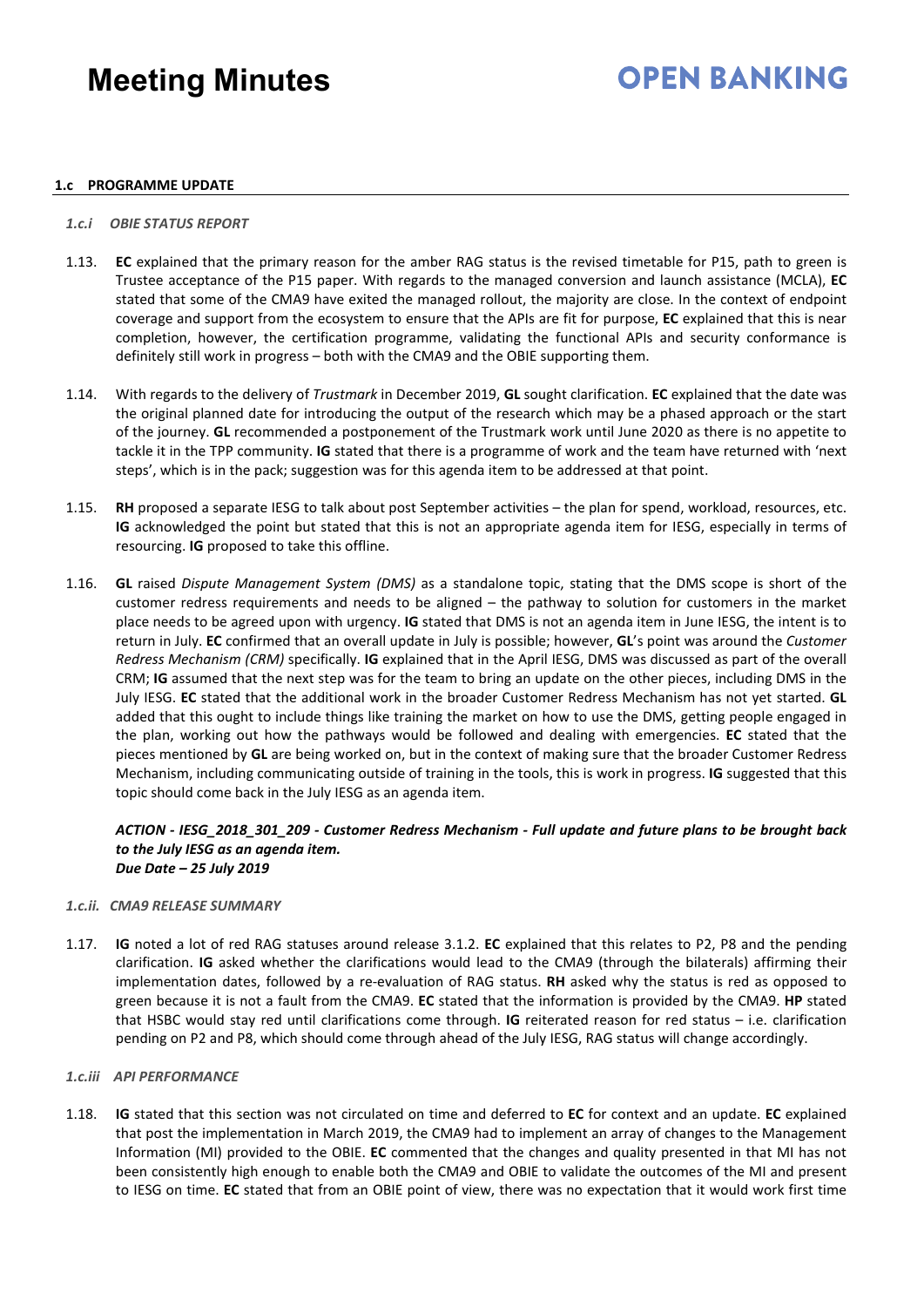### **OPEN BANKING**

as lessons learnt from the previous 2 cycles proves that it takes a while to stabilise. **EC** asked the CMA9 to keep focussed on driving the quality of the MI.

- 1.19. **EC** commented that there is a steady trend in terms of usage of the API 59.4 million in May, with response times consistent – no improvements, but no deviations. There are improvements in failure from 4% to 2.81% mostly due to failed business calls which are being dealt with on a case by case basis.
- 1.20. **EC** concluded by stating that the overall trend is down, but there are particular pockets of focus. Overall availability, with a few exceptions, is consistent with previous months and an improvement is expected. **EC** added that there is a level of PIS traffic and next month's volume is expected to show an uptake; and although the volumes are low, the data consists of real customers with real payments.
- 1.21. **IG** reiterated **EC**'s point about the MI, stating that IESG is committed to timely delivery of MI and asked the CMA9 to please cascade this information to their various teams as a priority. **IG** commented that there is evidence of slow and steady progress, rather than step changing performance, but this is being picked up with the individual banks at the bilaterals. **IG** thanked the CMA9 for their continued work.
- 1.22. With regards to the availability metrics, **RR** asked if this is availability of the API, and therefore netted out for downtime of back end systems, or the entirety. **EC** explained that the reporting is end to end on the API channel, therefore if backup systems are down, it reflects on the report. **RR** suggested that it would be useful to call out outages caused by the backend. **EC** stated that it would be up to the CMA9 to communicate as OBIE would not know that.
- 1.23. With regards to failed API calls, **RH** stated that he checked statistics with the team around a TPP who had 10 successful calls and 27,000 dropped calls because the TPP were checking AIB's availability. There is a risk of a huge amount of dropped calls and high consumption of services which may be unnecessary. **RH** wanted to know what is right or not in terms of dropped vs. accepted calls. **CA** stated that there is a law around how many calls the TPPs can make per day, and on that basis might be an individual conversation with the TPP. **GL** stated that a TSP representing a group of TPPs has been engaged to provide a method of assessing the qualities of the uptime; a TPP assessment of the ASPSP availability would then be provided to the regulator. **RH** stated that if there is no standard set, then there will be an issue. **EC** stated that there is no point of view to present from Policy, however, OBIE are working with the same TSP mentioned by **GL** which consistently looks at availability across the ASPSPs with the intention of making these transparently available to discourage this kind of behaviour from other TSPs and TPPs. **HP** stated that if there is a useful service being offered by the monitoring activities that helps the Trustee and the CMA ensure that the Order is being fulfilled by the CMA9, why can this not be run out of the OBIE and make a change to the terms and conditions, making it clear that TPPs can only have access to the front doors when they have a legitimate customer intent behind it. The quid pro quo behind this is that once this is place, unintended usage can be stopped. **IG** stated that this is a solvable issue and it has been a source of frustration that some of the KPIs provided by the CMA9 cannot be independently verified. **IG** stated that the team have been encouraged to work with one TPP or to create something within OBIE that can be used to provide an independent assessment. This is work in progress as OBIE cannot be authorised as an AISP or a PISP, however, this will come to a close soon. **GL** stated that work is being done with other groups in Europe. A research team have been hired to try to create an up to date view of the capabilities, endpoints, adjusted interfaces, eIDAS information, and every aspect of the delivery; therefore, this goes beyond the activity being undertaken. **AL** added that if people can support **HP**'s suggestion, then there is no regulatory question being brought in. **IG** stated that a more formal point of view would be obtained before the next IESG in July. **EC** stated that the monitoring activity sits outside of the regulatory perimeter as it is not for consumer purpose. For the CMA9, it is relatively easy around the current accounts, but with others, more formal agreement may be required as it sits outside the PSD2. In the event that there is a problem that sits within - for example, token refreshes, this will show up in the monitoring tool, which will aid the quality of the MI. **RH** stated that there have been several discussions around monitoring activities and it would be helpful if a definition is provided. **IG** expressed frustration at still discussing availability of MI, stating that it is complex and that OBIE are on a journey to making the definitions tighter. **IG** requested that he would take any further concerns offline and then reiterated that the MI has to be delivered timely, reliable and consistently from one period to the next.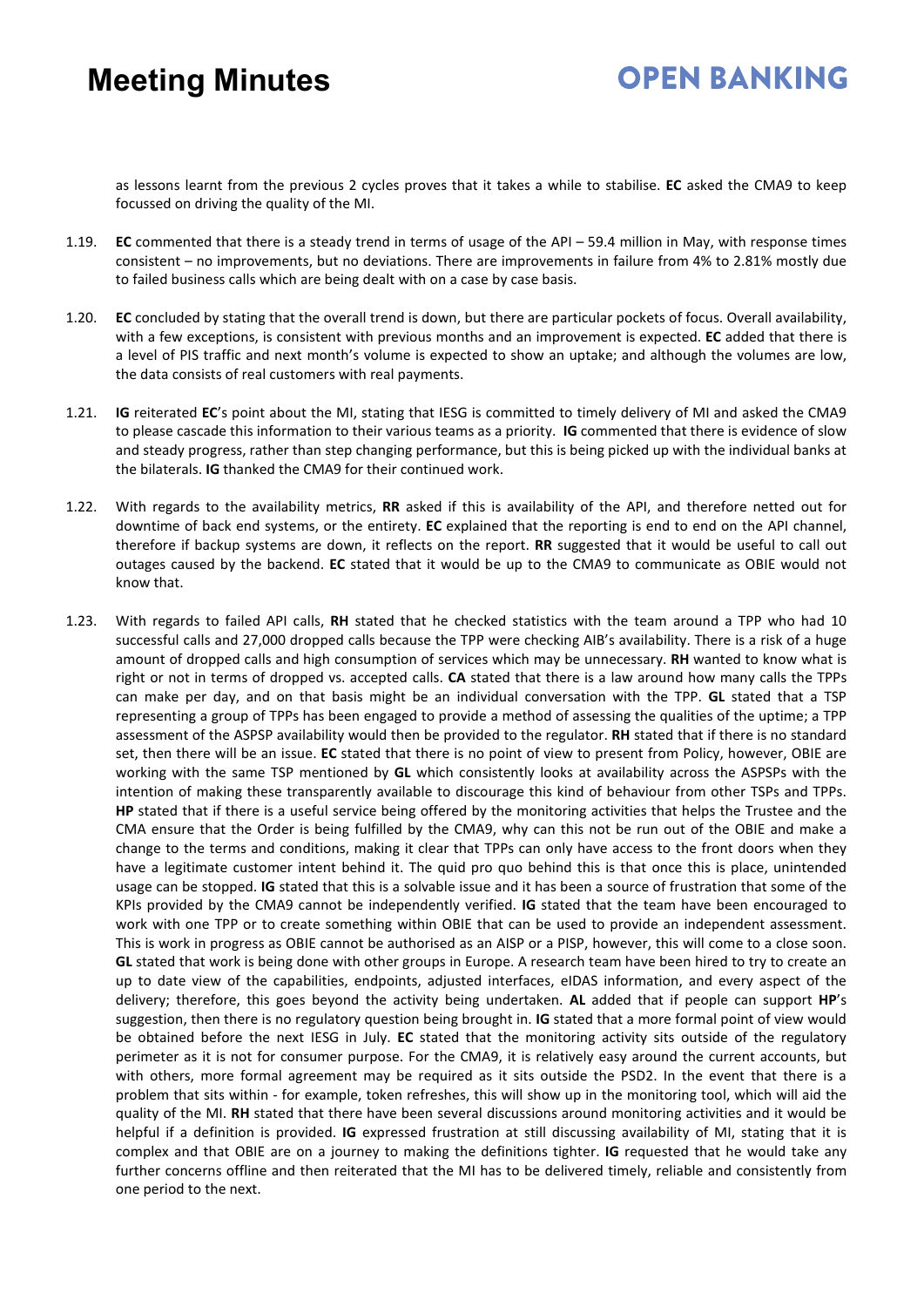# **OPEN BANKING**

*ACTION – IESG\_2018\_301\_210 - Monitoring activities – IC to provide an Update on OBIE's monitoring of ASPSP availability and performance. Due Date – 25 July 2019* 

#### *APPENDIX*

- 1.24. **IG** flicked forward to slide 32, stating that the names of some of the additional non CMA9 have been included as requested by the CMA9. These are participants who have signed up to the terms and conditions and are either in live or in test. **IG** mentioned that there are 21 unique names; credit card suppliers – Capital One, medium sized banks – Tesco, TSB, Virgin, YBS, Sainsbury's, etc. and stated that this will be a live report within the pack going forward, and that the list is expected to grow over the months. **IG** also commented that this is a good indication that the Open Banking Standard is being accepted as a universal standard in the UK.
- 1.25. **GL** commented that only 2 were in production by 14 March 2019. **IG** stated that OBIE have no levers on this and these are the dates that they shared and whilst they should be firm dates, these are not monitored. **EC** added that there is no mandate to monitor the dates and publication is in the interest of transparency. **EC** stated that all of these are in the directory with live end points and is visible to participants and the TPP community regardless of whether they are in sandbox or in production. **AL** stated that for all intents and purposes, there are live transactions going across the production network and questioned what production interface means. **EC** stated that this means they are available, with some going through a managed rollout programme with OBIE, while others are in production but managing interactions either bilaterally or with specific TPPs. **BR** stated that the customer numbers implied should be shared with the new ASPSPs coming into the community – this would help to get a better picture of percentage coverage of the entire market, adding that in the OBIE report, figures quoted are 90% - 91% coverage with the CMA9, which is obviously expanding. **IG** said that the new ASPSPs can be asked, they might be happy to share on an anonymised basis if the information is aggregated.
- 1.26. On the ASPSP funnel, **FR** asked about the steep decline on the graph from 46% to 6. **EC** replied, stating that it means they got through ID&V and signifies the uptake in terms and conditions being signed. **RR** asked whether it signifies that there are no new ones in the pipeline, **EC** stated that there are banks arriving in the enrolment process every week. **EC** went back to **BR**'s comment on the pie chart and asked whether the customer numbers should be separated out into fundamentally different products – i.e. what is current accounts, credit cards, etc. or simply current accounts? **BR** stated that for the purpose of the Order, it would just be current accounts in order to get a feel for the coverage. Given the timetable for RTS, **GL** asked - sitting with 143 companies that are awaiting permission, could the top line of 267 be taken, 143 be deducted (*TPP Entities awaiting NCA permissions on slide 46*) and work out between those that are in active production and those that are fully enrolled and get back to the full picture. **GL** added that this is roughly half of the firms that have enrolled in Open Banking that are able to resume production when ready. **EC** agreed with **GL**'s analysis is correct, adding that in terms of enrolment, the volumes of actors in the ecosystem that are enrolling are doing so for the purpose of being TSPs. The figure is north of 100; some of these facing ASPSPs, some TPPs, and others are a combination of both. In terms of the delta, there is a chunk that are still requiring authorisation. **EC** stated that this is not to infer that they have applied to the FCA for authorisation, nor does this imply that they have fully formed their applications, but there is intent to do so at some point. **GL** asked how many firms are currently awaiting FCA authorisation. **EC** stated that the FCA will not know as there are some who have not fully formed their applications. **GL** asked whether it would be true to say 78 + 61 will give the market sizing of those regulated actors that are ready to go? **EC** commented that that is roughly correct.

### *ACTION – IESG\_2018\_301\_211 – Programme Update – Market Share – OBIE to determine whether it has the data to represent the market share of UK ASPSPs for current accounts on a diagram e.g. on a pie chart. Due Date – 25 July 2019*

1.27. **PM** asked how the category of PSPs enrolling in the directory for Confirmation of Payee (COP) would be handled. **EC** stated that this category is not in numbers. COP phase 1 consists of only ASPSPs. **EC** added that as it goes beyond the PSD2 perimeter, the numbers would need to be represented, but not at this stage.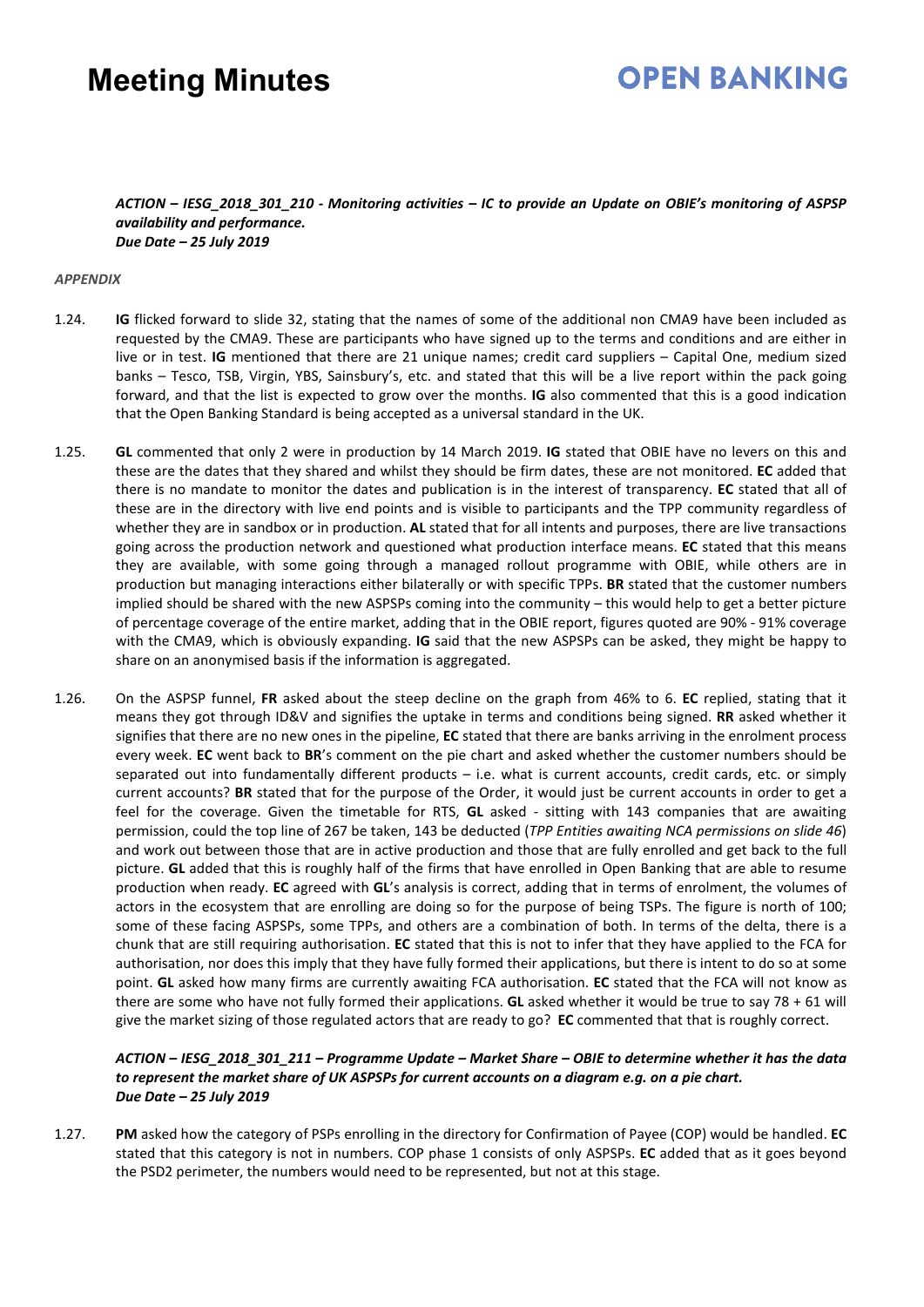# **OPEN RANKING**

### **2.a SEPTEMBER 2019 – IMPLEMENTATION CONCERNS**

- 2.1. **IG** introduced the paper requesting that this should not be a repetition of the meeting that took place at 8.30am before IESG. **IG** stated that the objective of this paper is to take a look at the CMA9 rather than the entire market; also to look at issues outside of SCA, such as eIDAS. **IG** added that the paper is trying to frame questions that point towards evidence gathering.
- 2.2. **ND** reminded IESG members of the deadline of 14 September 2019, stating that it is evident from conversations that take place within the room and externally that there are some big ticket issues that need to be considered, whether they need to be addressed and how. **ND** stated that this paper articulates 3 of such issues:
	- 2.2.1.1. The introduction of SCA, the impact on TPPs and their ability to access, for the purpose of this paper, payment accounts. There is also the wider ecosystem issue of non-payment accounts. **ND** stated that there are suggestions in the document as to how to go about sizing the problem.
	- 2.2.1.2. The introduction of eIDAS and the fact that they are not easily available. **ND** stated that this was discussed at the EBA WG earlier in the w/c 15 June 2019 – the inability of firms to get eIDAS certificates.
	- 2.2.1.3. The unintended consequences of how the Standards work, including implication for customers. **ND** stated that this is about what happens if access is revoked in an access dashboard and there is a subsequent attempt by a TPP to gain access to the account because they are not aware of the access revocation. **ND** stated that this is an interim problem because there is work on notification of revocation and then two way notification of revocation on P15 and P2. There are longer term issues, however, a short term issue arises because if there is a revocation of access and an attempt to access, that could be treated under the PSRs as unauthorised access and would require firms to notify the regulator and the customers. **ND** stated that this is a step that firms may not want to take because it is not a deliberately unauthorised or fraudulent access.
- 2.3. With regards to quantifying the size of the market and who will be impacted by the introduction of SCA, **ND** stated that there are some suggestions of how information could be gathered by OBIE. **ND** stated that a smaller group will be set up by UK Finance to understand the size of the problem better, as the size of the problem will direct the solution.
- 2.4. With regards to eIDAS, **ND** stated that there is a proposal that OBIE engages with the FCA to discuss whether OB certificates are viable alternatives to eIDAS certificates. **ND** added that this will be an interim solution as this is a reaction to the vast number of firms stating that the certificates are either very difficult to obtain or not obtainable at all.
- 2.5. On the notification of denial of access, **ND** stated that an engagement between OBIE and the FCA to discuss how this bit of the PSR should be set up to avoid unintended consequences.
- 2.6. **IG** suggested addressing the discussion points in turn, starting with the SCA. **IG** stated that the 2 points to consider are:

2.6.1. Is this the right approach to evidence gathering?

- 2.6.2. How could this work with OBIE and UK Finance who holds the reins?
- 2.7. **HP** asked why SCA is relevant to the application on the CMA Order when an API channel was built and Article 10 (an SCA point) is in the transparency calendar. **HP** added that discussing the application of SCA in direct channels for all ASPSPs (9 or otherwise) seems to be outside the remit of IESG. **ND** stated that whether it is OBIE or UK Finance who address the work has not been decided and this is a case of acknowledging that the introduction of SCA has consequences. The introduction of SCA by some firms at a point in time quite close to 14 September 2019 or on that date gives an implementation timeline problem for those that need to consume the data from the APIs. **ND** stated that these give rise to consequences and impact for businesses that are accessing the data and the end users (maybe more so, the consumer small business ecosystem). **ND** added that size of the problem is unknown because banks today have SCA in their channels, some entities will be accessing on the basis of bilateral agreement and propriety feeds, others will be accessing only payment account data, while some might be accessing other account data. **BR** addressed the specific point around whether IESG is the appropriate group to discuss this – if SCA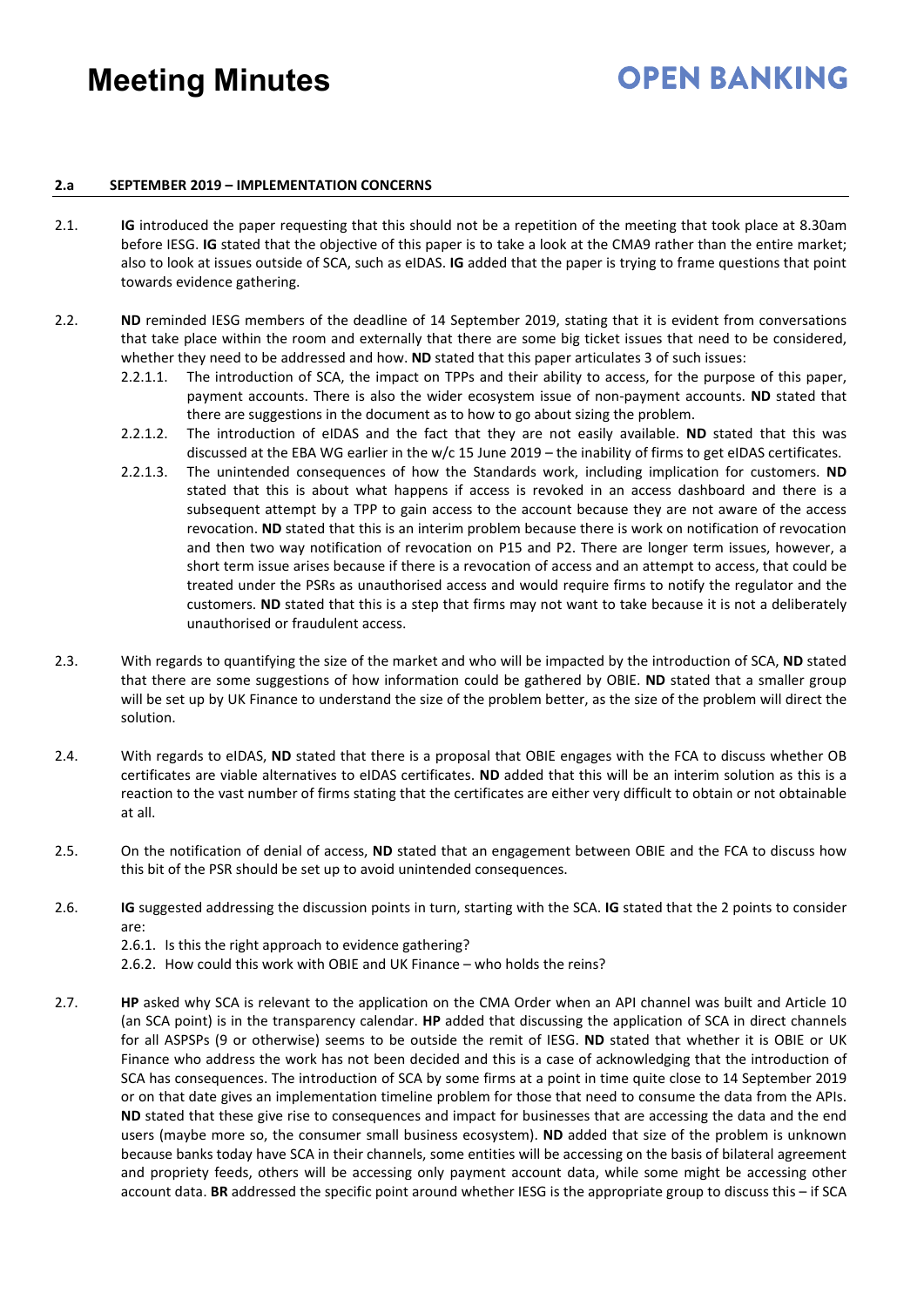# **OPEN BANKING**

is outside the CMA Order, the relevance is that where a series of external events like these impact on the CMA remedies and cause a delay, it would be legitimate to have a discussion on those issues at this forum, even if the SCA itself is not within the CMA Order. **RR** agreed with **HP** asking whether the question about SCA needs to be all encompassing or if it can be broken down into a cards, payments, merchants, SCA space and an SCA for Open Banking space, in which case, the latter can be tackled within the remit of this forum. **IG** stated that UK Finance as an industry body did think about SCA from PSD2 and broke it down into a couple of areas before deciding to focus on the cards piece due to a danger that it affects all of the ecommerce associated; whereas OBIE focus on access to accounts and SCA has an impact. **IG** referred to **BR**'s point stating that this makes sense, but powers to do something about it is a separate conversation. **CA** added a question for **AL** – the FCA was looking at both Card Not Present (CNP) and also the SCA point as part of the overarching point about timing. **CA**'s concern was that if something different has to be done; this needs to be decided in the next couple of weeks. **AL** referred to an earlier conversation stating that the FCA are conscious that introduction has implications in varying capacities, and if the request is for forbearance from the regulator, UK Finance agreed to co-ordinate the response from the industry. **AL** stated that it is right to question who the right trade bodies are to represent the broader market, FCA are waiting for industry to address the issues. **IG** stated that there is a process point – the regulators are waiting for an ask, which has to come from the industry. **IG** was minded, with regards to the FCA piece (i.e. the recommendation put forward by **ND** on slide 37) to say the OBIE ought to engage with the FCA to try and answer these questions, including seeking support from the CMA9 to engage in that process. **IG** added that this does not detract from a broader meeting that UK Finance will have around SCA, and this should form part of the evidence that would feed into that. From a practical point of view, **IG** suggested some OBIE resource can be used to facilitate this. **IG** invited comments on the suggested action. **RH** asked that this should be high level. **MC** stated that the sessions so far have had a heavy focus on the cards part of it, whilst the FCA will be expecting illustrative detail on what the problem is; confining it to the CMA9 is sensible in terms of an Open Banking context, however, from a wider context, it needs to be the UK Finance team. **MC** added that the OBIE team is able to shape the question sets that would help to get to a similar solution as done with cards, this would be useful. **IG** stated that the approach is to set the questions, ensuring that they are pragmatic and answerable in a short period of time and then use that as a template which could then be used for non CMA9 as well. **HP** stated that the time element is important because there are multiple channels, multiple SCA deliveries, so if an extension is sought, this has to be sooner rather than later. **IG** stated that the point by the CMA9 is understandable, but this is only about evidence gathering and not the shaping of the solution.

- 2.8. **HP** stated that the breadth of PSD2 is beyond SCA, so if the solution involves any sort of delay, this will also impact compliance around other parts of the legal instrument. **IG** reiterated that at the moment, all that is being done is to get a feel for materiality of impact. **PM** summarised what the next steps are from a UK Finance point of view:
	- 2.8.1. Convene a smaller discussion group to clearly break the problem down into its constituent parts, so that it is not one problem and applies differently depending on the firm's progress with their API interface.
	- 2.8.2. Gather facts and evidence to the extent possible.
	- 2.8.3. Look at what the range of solutions might be and apply a series of tests to those solutions (competition, cost, customer fraud, timing)
- 2.9. **CA** reiterated timescales, stating that there are 48 hours to turn this around, the Barclays code for all the channels are in test, therefore any delay / change needs to be communicated ASAP as changing anything in a bank requires develop, test, before live. **CA** stated that with 60 million customers, any changes would have to be known by the end of the week. **RH** stated that too much has gone in for a delay to happen. **AL** stated that the September deadline will not move and some of the questions are more fundamental for the long term.
- 2.10. **IG** moved on to eIDAS, stating that the ask is for OBIE to sit with the FCA to try and work through this. ND explained from an OBIE perspective, this is the correct approach as by 14 September 2019, firms are all meant to have identified themselves using eIDAS. There is a functioning ecosystem at OBIE where firms can identify themselves using eIDAS-like certificates, therefore, a conversation needs to be had about what the OBIE ecosystem looks like at 14 September 2019, giving the time and effort that has gone into making it work. **ND** added that there may be wider issues for UK Finance and other market participants. **IG** asked if there was support around the table. **CA** agreed but asked that some of the CMA9 should be involved in the conversations, stating that there was clarity from the FCA that the OBIE certificates can be used. **RR** agreed, stating that his observation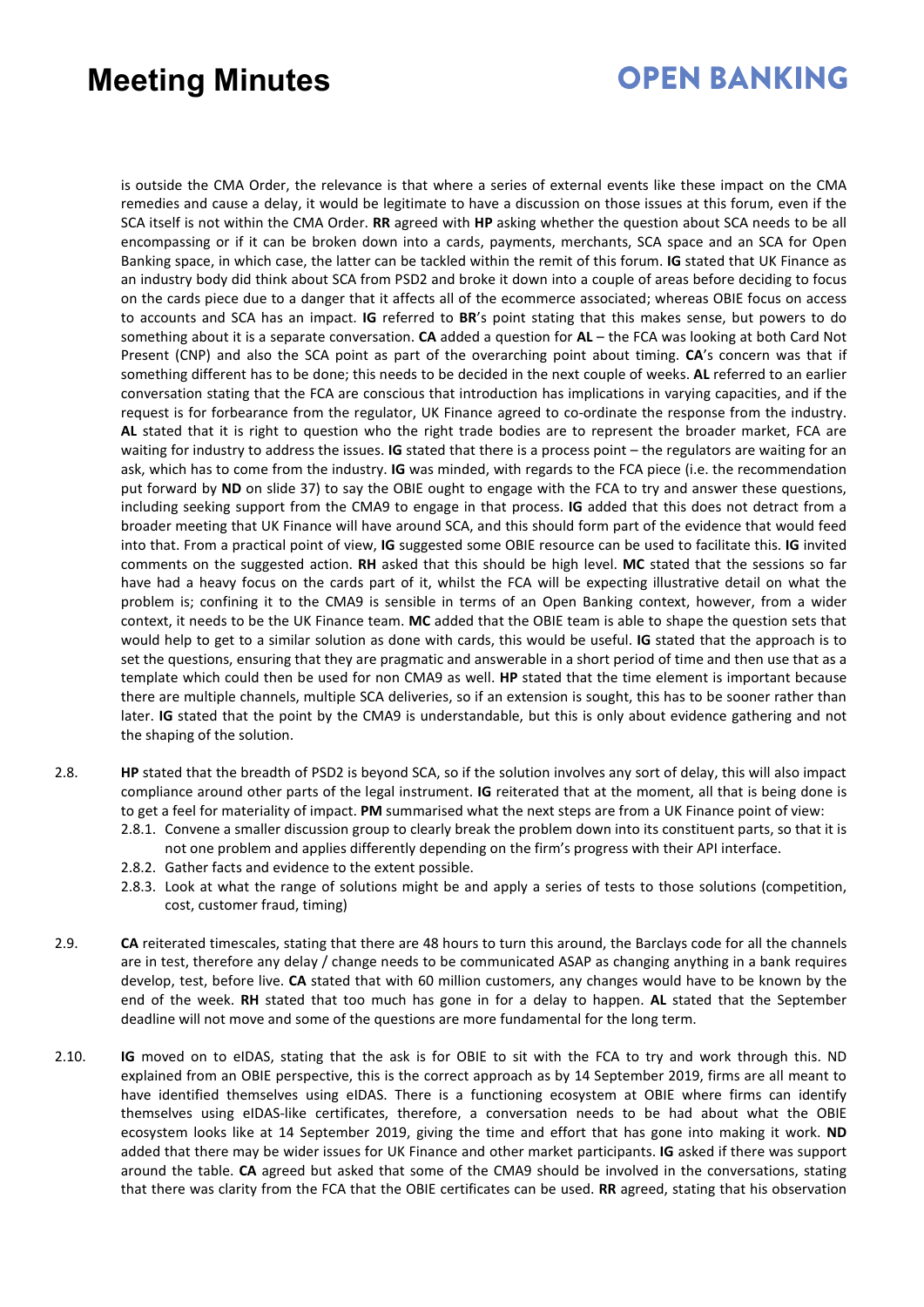# **OPEN BANKING**

following the FCA's email on this topic is that TPPs are happy to continue with the as-is and the FCA's guidance has been taken to mean that firms that have been unable to obtain the eIDAS certificate can continue to do what they are doing today. **ND** added that as far as the regulation is concerned, firms must be functioning on an eIDAS certificate, and from a gate keeper point of view, OBIE has to be clear that people do not have to switch out or present an eIDAS to get an OBIE certificate. **RR** referred to the letter from the FCA asking if everyone had seen it. **TLS** added that the letter states that an ASPSP can take a certificate from OBIE, however, it does not clarify whether a TPP can go to OBIE without an eIDAS certificate or if an eIDAS certificate is required and converted into an OBIE certificate. **PM** agreed with **IG**, stating that UK Finance and OBIE are not privy to that information, but asked if the FCA could put something in writing that answers the questions around eIDAS. **AL** stated that the content of the letter does not extend to what a TPP should do if they do not have the eIDAS certificate, but a view of what the regulation requires when using the eIDAS certificate every time the ASPSP is accessed; if a TPP has it but wants to swap it for the OBIE certificate and the bank is happy, the TPP is welcome to do that. **AL** stated that there is an expectation that the bank will accept the eIDAS certificate directly which has not been communicated with enough clarity and hoped that the session being scheduled by the FCA for w/c 24 June 2019 would shed more line on what direct acceptance means.

- 2.11. **AL** stated that the question around what to do if a firm has not got an eIDAS certificate, as this means that TPPs can access customers' accounts without the minimum legal ID&V requirement, and as an account provider, this raises a liability for the bank as well as the TPP. **GL** stated that it is too late to execute a lot of the extra requirements of the RTS. **SW** asked what the difficulty is with obtaining the eIDAS certificate as it takes weeks to get them and banks have known for a while that a certificate is required. **AL** stated that some of them are not available until the end of the month and there is a limited number of QTSPs that appear to be issuing bodies. **IG** commented that the action is to have the FCA session and any further representations should be made to that session, with **ND** on point from an OBIE perspective or directly to **AL**. **PM** asked with regards to non CMA9 and some of the banks that have not received the letter from the FCA, if the letter could be published. **WC** stated that this should be accompanied with a risk assessment so that the decisions can be properly understood
- 2.12. **IG** moved on to the notification of denial of access, noting that this is a similar proposal i.e. to meet with the FCA. For this reason, **IG** proposed not to discuss the issue any more than has been done, and asked if everyone was supportive of this approach. **RR** stated that it is uncontroversial. **AL** stated that a discussion is welcome; however, he disagreed with some of the summary language regarding what should and should not be notified to the FCA. **ND** summarised that some of the points on notification have been raised directly with the OBIE and not the FCA, and so open to the FCA's view.
- 2.13. **IG** thanked everyone for contributions stating that the proposal would commence as was presented.

*ACTION – IESG\_2018\_301\_212 - September 2019 – IESG\_2018\_301\_212 - Implementation Concerns – Evidence Gathering:* 

*a. A smaller group to be set up by UK Finance to understand the size of the problem better as the size will direct the solution.*

*b. OBIE (ND) to engage with the FCA to try and answer questions regarding uncertainties with the introduction of SCA and CMA9 to be engaged in that process. Due Date – 25 July 2019* 

#### **2.b OPEN BANKING – CONSUMER EVALUATION FRAMEWORK**

- 2.14. **IG** introduced a quick update on the Customer Evaluation Framework. **AA** stated that he would be happy to take questions arising out of the paper and invited **FR** to give more of an update. **AA** added that the framework should be robust and to that end, there will be discussions with the Personal Finance Centre in Bristol.
- 2.15. **FR** stated that in terms of the more formal evaluation framework, it would be good to ensure that people who get involved have prior experience of evaluating consumer programmes. **FR** talked about a document produced by herself and MCH called Consumer Priorities for Open Banking which considered how Open Banking might work better to meet consumer needs. **FR** explained that this year, the paper has been revamped - there has been a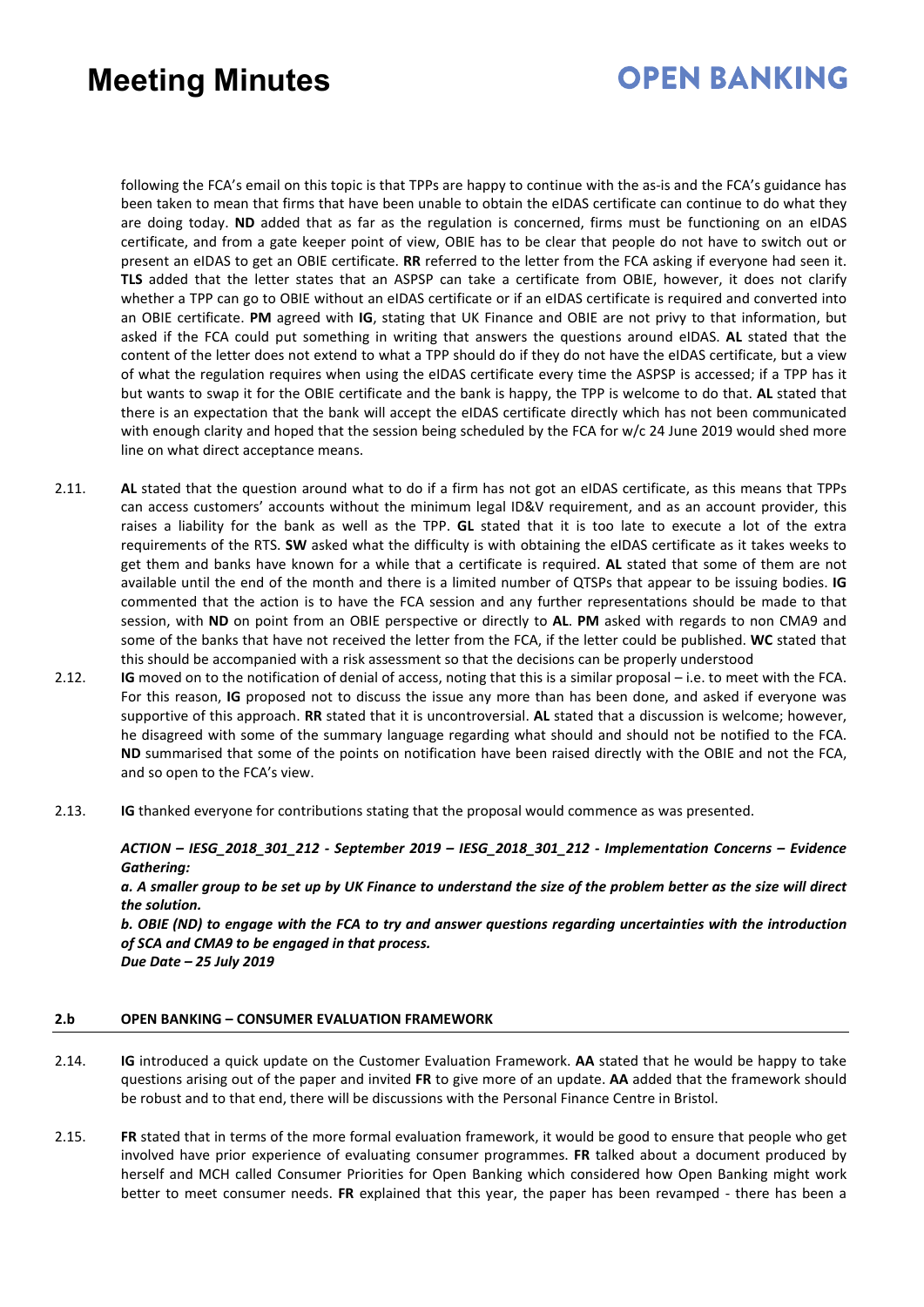# **OPEN BANKING**

consumer segmentation based on the FCA Financial Lives dataset which has been created from a broad segment of the population, this has been followed by pen profiles identified in the data. An analysis of what products would be helpful has been conducted, followed by an analysis of where the most financial and value non-financial value would be realised. 3 sets of priorities have been identified:

- 2.15.1. Functional changes to help OB deliver more value for customers, including, introducing VRPs where required, extending the APIs and implementing in an orderly way.
- 2.15.2. Building trust in the ecosystem. This is about a regulatory regime which protects people in the context of onward sharing of data and provides people with the tools they need to manage consents.
- 2.15.3. How do we stimulate the market?

**FR** stated the report concluded with a consideration of the future governance of OBIE as Open Banking transitions to Open Life. **FR** stated that this would be launched on 24 June 2019, adding that copies would be sent to regulators on 21 June 2019 and invited people to request for more information where required. **FR** added that the aim of the paper is to figure out what is required of Open Banking from a consumer point of view.

#### **2.c REFORMATTING OF STANDARDS**

2.16. **IG** introduced this paper for noting; stating that it is a tidy up of the format of the Standards to reduce confusion amongst new ASPSPs and TPPs as they come into the ecosystem. **IG** explained that this is to make everything visible in one place. **CM** stated that this makes it easier to manage change from people creating the documentation and consumers. The main areas are:

2.16.1. API specifications have been completed, with no changes to the content (except formatting).

2.16.2. Customer Experience and Operational Guidelines – this is in progress.

### **2.d PREMIUM API UPDATE**

- 2.17. **IG** introduced this update highlighting a typo on slide 64 (w/c 24 June 2019 as opposed to July with regards to analysing the results of the 2 week consultation period and voting).
- 2.18. **IG** advised that **HD** is leading on Premium APIs. Engagement with various groups has commenced with a list of proposals which are now in discussions, especially around prioritisation of the proposals. **IG** explained that a voting mechanism was used to ensure all views were taken into account as it is a big group of 50+ members who all wanted to have a say on which of these Premium APIs were looked at first. **IG** went on to advise on 3 distinct groups –
	- 2.18.1. Banks majority of who are the CMA9.
	- 2.18.2. TSPs / TPPs.
	- 2.18.3. Others mix of representatives and advisory groups.

**IG** stated that a key principle is that there will only be progression if there is support across all sides of the spectrum, particularly the implementation and consumption sides – CMA9, ASPSPs and TPPs.

- 2.19. **IG** explained another principle by definition, the team have focussed on recommended functionality items coming out of 3 groups in Europe that are talking about the functionality covered within PSD2. **IG** reminded IESG members that this was a decision made as part of the mandate – i.e. a standard that is fully aligned to PSD2 and this is a mechanism for determining which ones should be built out.
- 2.20. **IG** went on to explain the areas that have not been covered market driven premium APIs. These are extension of the APIs that do not sit within PSD2 and are not being considered by any of the European recommended functionality type groups. In order for these to be included, a discussion has to take place with the CMA9 as it sits outside the Order – **IG** stated that the Heads of Retail are being engaged on this separately directly with the Trustee. **IG** added that there are 2 points of principle:
	- 2.20.1. It is a balanced voting basis that requires the support of both the supply and demand side.
	- 2.20.2. Market Driven APIs were not included in the shortlist because discussions with Heads of Retail have not yet been concluded.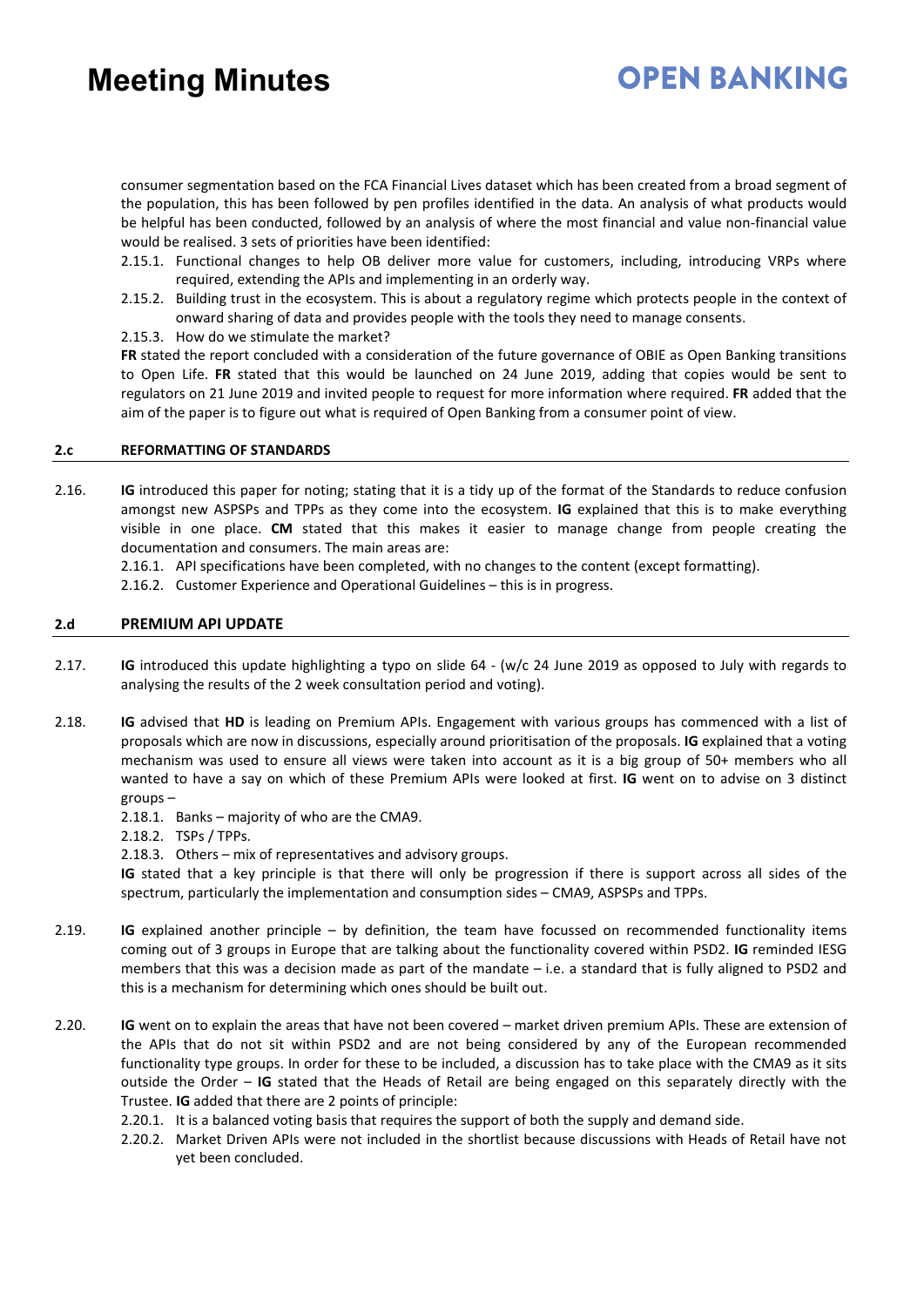- 2.21. **GL** supported the approach, stating however, that there are still a number of obstacles that need to be unblocked. **BR** stated that it is important for IESG to remember that everything done has to be within the framework of the Order, anything not justifiable within the Order is outside the OBIE's remit and cannot be done legally. **BR** stated that if there are use cases that are not immediately obvious that they sit within the Order, then it should be made clear that they are important to the function of the Order, albeit not being stipulated. Without this, **BR** stated that the CMA Order cannot be met. **PM** stated that his recollection of this discussion is that there are things that came out of the API Evaluation Group that enhanced PSD2 and were in scope of this work and questioned whether the CMA9 are the right governance for a decision on PSD2 accounts. **FR** built on the points made by **BR** and **PM**, stating 2 things:
	- 2.21.1. Non PSD2 accounts difficulties of not having this in scope of the APIs have been discussed. This was highlighted when the roadmap was being discussed.

**OPEN BANKING** 

2.21.2. There is a challenge in terms of governance which needs to be discussed quickly.

**FR** stated that in making decisions, consumer value as opposed to firm value needs to be considered. **IG** summarised by stating that there are increasingly informed and interesting views as to what this might look like in the future - open life, smart data, open finance, etc. – around the periphery, these have been discussed, but there are many things that need to happen before these come into play. **IG** stated that there is a 'Future of OBIE' subgroup that has met twice now to discuss the long term issues. The Premium API is only intended to be the mechanism of ensuring that good quality adoption of the Open Banking regulatory APIs that are required by the Order are in place. **IG** stated that there must be a mechanism for stopping the discussion that leads some TPPs to believe that they will have to screen scrape, reverse engineer or other alternatives. A mechanism has to be developed to support the adoption of the Core APIs, the regulatory APIs which are required by the Order. **IG** touched upon some of the elements that sit outside PSD2 and discussions have been held around unintended consequences of PSD2, therefore, it is appropriate to address within this voluntary space. **IG** concluded by stating that with regards to the regulatory, VRPs and market-driven – there is no intent to label them mandatory implementation for the CMA9, but instead these are being created to ensure that there is a standard which is fully aligned to PSD2 and provides a mechanism on a voluntary basis that enables the use of the underlying standard.

- 2.22. With regards to the non PSD2 items (particularly savings and mortgages), **IG** stated that 90% of the work in creating the standard has already been done. Where these products have payments, they sit within PSD2, therefore it is a short stretch between the current position and polishing them off so that they become standalone standards.
- 2.23. With regards to governance, **IG** stated that the governance process has been set up, hence the open invitation to as many participants as were interested to join the discussion on it. The intention was to have a subset vote on priorities and in the end, the interest was too high (this is a positive) and helped to support the hypothesis that this is needed to support the Open Banking ecosystem. This voting is open to all constituents, including consumers.
- 2.24. **SW** asked whether these principles are documented sufficiently to ensure that they can be shared with the communities. **IG** stated that nothing new has been announced, these have been the concept since the Premium API was created. With regards to the voting, **SW** asked whether 100% consensus is required.
- 2.25. **IG** stated that a take away is to continue to provide clarity where required and **HD** will have the results of the voting by w/c 24 June 2019 which will be circulated, and assured IESG members that the best interest of the ecosystem is a great consideration in getting this done.

### **2.e TRUSTMARK**

2.26. **IG** summarised the one pager. This talks about the timings that are being worked through and in essence, there is value in adoption of a Trustmark and secondly, there is little common understanding as to how it would work in Trustmark. **IG** explained that as there are many permutations, the team is using all the information gleamed from various members of the working group to put together research that will identify whether there is enough uplift in an actual Trustmark implementation.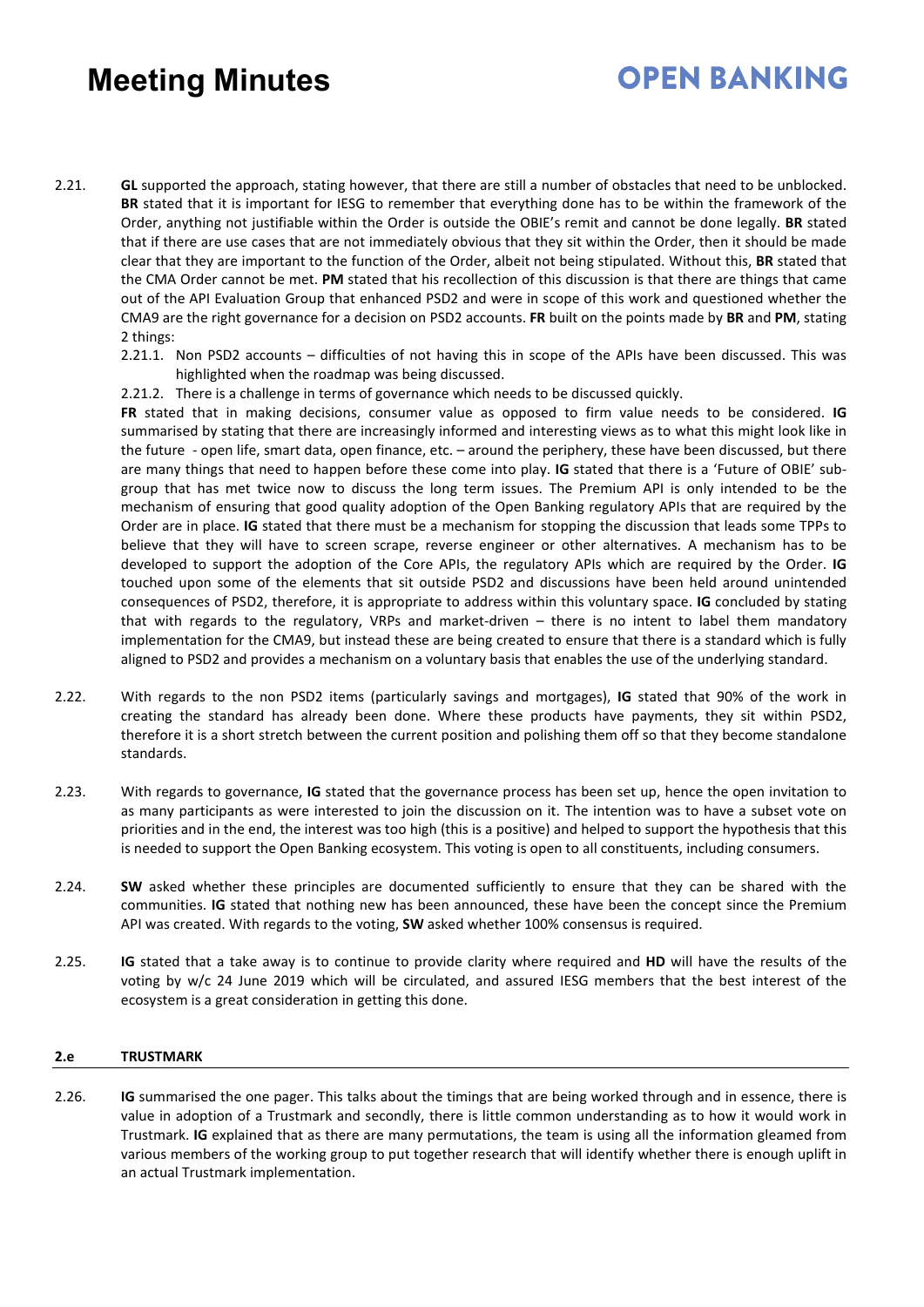2.27. **IG** referred to **GL**'s point about a December 2019 placeholder, stating that this has to develop organically only. **GL** reiterated the suggestion of a one year postponement and rejected the evidence that there is a 50% uplift in consumer adoption. **IG** stated that he has looked at the quantitative, empirical research, but like all research, it is never 100% certain, however, it does give sufficient indication that there is an uplift from Trustmark and sitting here as the Trustee responsible for ensuring adoption of the Standards, he cannot ignore these findings. **IG** went on to suggest next steps – to hone up the research and see a practical illustration of what a Trustmark could be.

### 2.28. **FR** had 2 comments:

2.28.1. At the last Trustmark meeting, there was a question about the Lending Standards Board and Code of Conduct – **FR** reiterated that she is not leading this because it is more appropriate for an industry body to lead it, and she is closely involved as a member of the LSB Working Group.

**OPEN BANKING** 

2.28.2. In terms of the speed of this, it slowed down because the Lending Standards Board has been delivering the continuing reimbursement model code.

To **GL**'s point, **FR** stated that she supported the Trustmark. Some consumers will adopt a proposition because it has sold itself to them. Others are more likely to trust a new provider where they see a Trustmark because the same Trustmark is also used by a recognisable brand, e.g. an incumbent provider. Research done separately on Trustmark's on websites suggested that they do have a positive impact for consumers, because they act as a mental short cut for trustworthiness. **FR** stated that, as always, a Trustmark must stand for something; therefore it must be policed and enforced properly. **FR** said it could help consumers' adoption and the timing of its implementation should be in line with the availability of products on the market. **RR** stated that Lloyds are in support of the Trustmark, the research was good, however, what the Trustmark means something more than the substantive criteria, beyond the regulation and it became clear that this was presented at the stimulus. **RR** stated further that customers liked the idea of the Trustmark because they were told that the firm had gone beyond regulation; it should be used to make a difference - a way of driving good behaviours and good practice into the ecosystem which the bare bones of the regulation do not necessarily mandate.

2.29. **IG** agreed that the Trustmark is complex and saw no reason why work to understand it better should not continue, whilst trying to quantify what the upside is. **IG** stated that there is no commitment to be made on timing as there are a lot of moving parts.

### **2.f P14, P15 AND TPP GUIDELINES**

- 2.30. **AA** stated that this is a timeline reset. When the Trustee letter was issued, there was no opportunity to go into the detailed planning of what was required, the timetable was quite indicative. As more detailed planning has been conducted, things like consent purpose and creating code are more far more detailed exercises that require more consultation and thought, and therefore more time. AA explained that this paper presents a new plan on P14 and P15. P14 still has rapid deliverables as opposed to P15, some of which will take considerably greater lengths of time.
- 2.31. **IG** stated that doing a good job on P14 *efficacy of account comparison* is key and if extra time to ensure an effective plan, this should be granted. **HP** stated that this seems well thought through; however, given **GL**'s comments on Trustmark, this paper talks about TPP Guidelines coming through as late as November which seems sensible. It is hard to have a Trustmark conversation moving down from the high level principles to specifics until this piece finishes.

*APPROVAL – IESG\_APR\_LOG\_046 - P14 (efficacy of account comparison) and P15 (access and consent dashboards) - IG approved the request for IESG's agreement to a delay in providing final recommendations until September 2019.* 

#### **3.a AOB – THE USE OF ASPSP LOGOS**

3.1 **IG** deferred this update to July IESG.

#### **3.b AOB – ICO joining IESG**